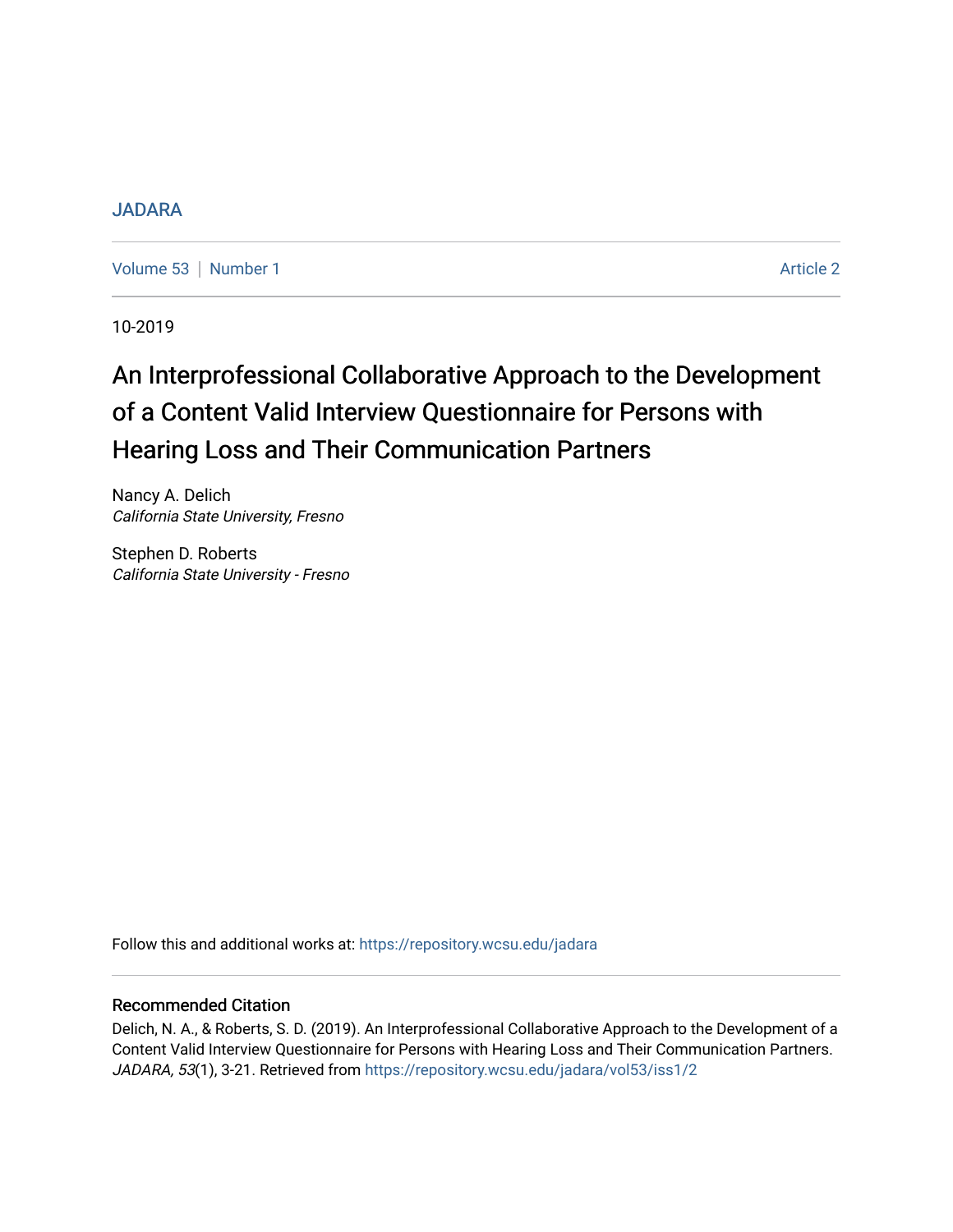Assessment activities require professionals to utilize instruments that combine data collection with a format that facilitates interpretation. When developing a new measure, investigators adhere to rigorous scale development procedures (Polit & Beck, 2006). The Standards for Educational and Psychological Testing is a set of testing standards developed jointly by the American Educational Research Association (AERA), American Psychological Association (APA), and the National Council on Measurement in Education (NCME). These standards state that content validity is a critical source of evidence and should be assessed in any instrument construction or adaptation process (American Educational Research Association, American Psychological Association, & National Council on Measurement in Education, 1999). Thus, an assessment instrument needs to be reliable and valid in order for data to be collected, and the results accurately interpreted and applied.

Validity is the extent to which an instrument measures the elements of the construct under investigation (DeVon et al., 2007). In qualitative research, instruments often start out with face validity as the researcher selects those items for a questionnaire that appear likely to measure the particular construct of interest. Face validity is defined as "when the items look like they measure what they are supposed to measure" (Friedenberg, 1995, p. 251) and is dependent on the judgment of the key stakeholder (Lawshe, 1975). When an instrument has face validity, the items selected appear to be reasonable *on the face* for whatever purpose the measure is being used.

Content validity is generally understood as the degree to which an appropriate sample of items represents the construct the instrument is designed to measure (Polit & Beck, 2004; Polit & Beck, 2006). These researchers further emphasized that the content validity of a measure is viewed as necessary in reaching conclusions about its quality. Sireci and Faulkner-Bond (2014) defined content validity as the extent to which the content of a measure is congruent with assessment purposes. Since a validity study begins with the selection of evidence-based items for potential inclusion in an assessment measure (Gilbert & Prion, 2016), formal aspects of the elements should be considered (Haynes, Richard, & Kubany, 1995). Several features include the validity and representativeness of the definition of the construct, clarity of the instructions, linguistic aspects of the items, representativeness of the item pool, and appropriateness of the response format (Koller, Levenson, & Glück, 2017), including the item-domain conceptual relationship (Delgado-Rico, Cerreterro-Dios, & Ruch, 2012). Content validity is usually determined by the judgment of a panel of experts (Lawshe, 1975). Invariability, face validity occurs when no formal instrument content validation procedure is performed (Suen, 1990).

## **Hearing Loss-Related Quality of Life**

Hearing loss is one of the most predominant chronic conditions affecting adults today. Chien and Lin (2012) reported that 26.7 million American adults aged 50 years and older have clinically significant hearing loss, with only 3.8 million or 14.2% using hearing aids. The prevalence of hearing loss increases dramatically with age; approximately 3 in 10 adults over 60 years of age (Weinstein, 2014) and two-thirds of adults over 70 years of age (Lin, Thorpe, Gordon-Salant, & Ferrucci, 2011b) experience hearing loss. Among those over age 70 who could benefit from hearing aids, fewer than one in three adults have used them (National Institute on Deafness and Other Communication Disorders, 2016). Hearing loss can have significant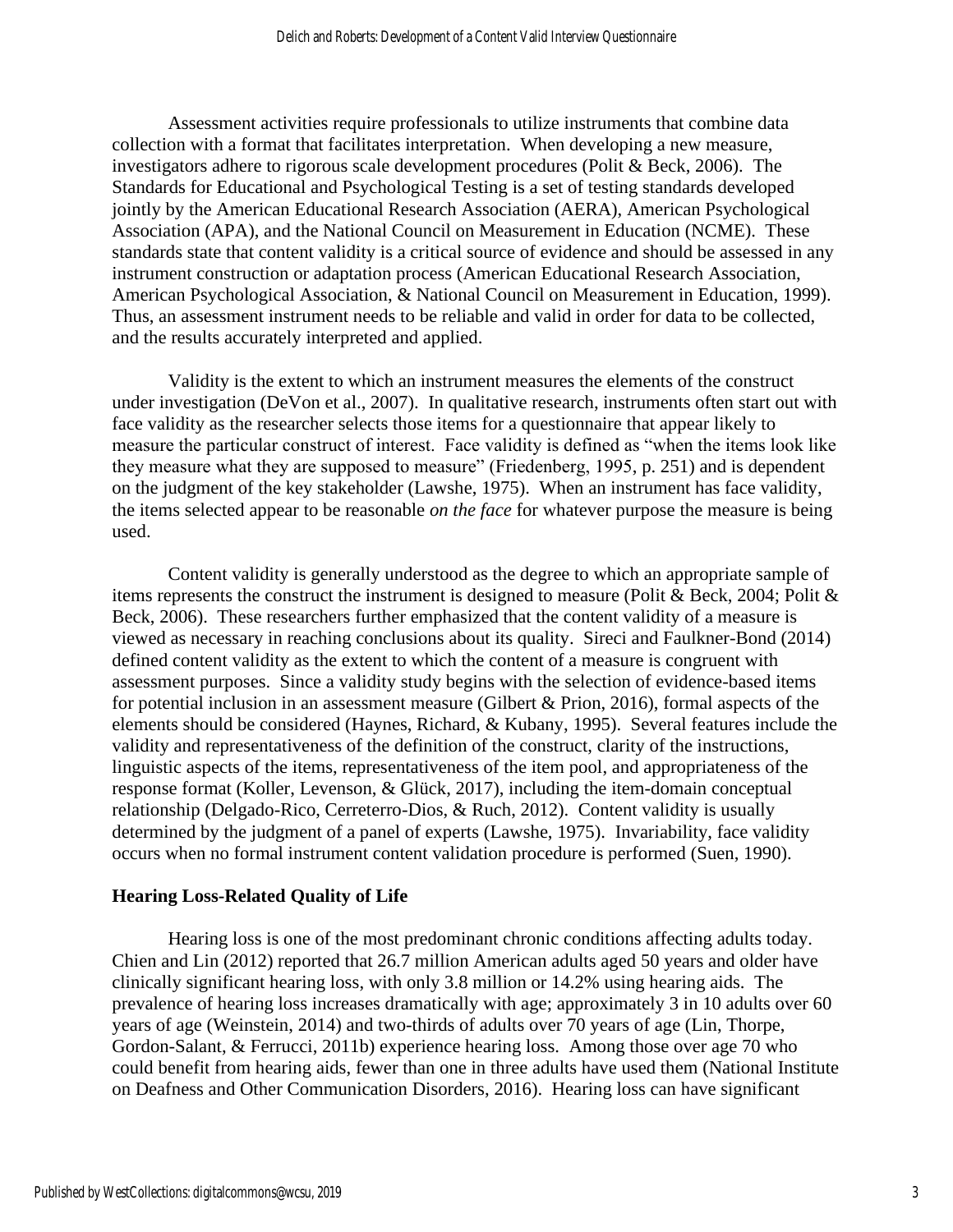bearing on a person's quality of life such as impacting active participation in personal, social, and work activities (Schulz et al., 2016).

If hearing loss is not addressed, the potential for negative social and emotional consequences may include poor social functioning (Weinstein & Ventry, 1982), diminished psychological well-being (Dye & Peak, 1983), dementia, anxiety, and depression (Lin et al, 2011a), low self-esteem (Harless & McConnell, 1982), and reduced quality of life (Dalton et al., 2003; Mulrow et al., 1990a; Mulrow et al., 1990b). Kramer, Kapteyn, Kuik, and Deeg (2002) examined the association of hearing loss and chronic disease with psychosocial status among older adults, and their findings underscored the negative effects on quality of life. Older adults with hearing loss were found to have more depressive symptoms, lower self-efficacy, feelings of loneliness, and a smaller social network compared to peers without hearing loss.

Understanding the impact of hearing loss on the quality of life is important not only for the person with a hearing loss (PHL), but also for his/her communication partner (CP) such as spouses, siblings, children, friends, relatives, colleagues, and caregivers (Manchaiah, Stephens, & Lunner, 2013). Communication invariably suffers when one member in the relationship has a hearing loss, whether in a marriage, partnership, or friendship (Tye-Murray, 2015). When the hearing loss results in various physical, mental, and psychosocial effects for the PHL, the CP may experience related activity limitations and participation restrictions as well. When associated with the health condition of the significant other, the reduced function of family members is characterized as a third-party disability (World Health Organization, 2001).

Barker, Leighton, and Ferguson (2017) examined the psychological experiences of hearing loss from the perspectives of both PHLs and their CPs. A meta-synthesis of the qualitative literature using the meta-ethnographic approach was conducted to explore the lived experience of the psychological implications of hearing loss. From a search of 889 records, 12 qualitative papers met the inclusion criteria of PHLs, CPs, or both, and explored psychosocial issues. Four themes were associated with the psychological experience of hearing loss: the effect of hearing loss, the response of hearing aids, stigma and identity, and coping strategies. The findings revealed that hearing loss had a dyadic effect on the PHL and CP's relationship that included changes to identity, use of hearing aids, and coping strategies that may influence subsequent adjustment to hearing loss for both parties.

# **Factors Influencing Hearing Loss-Related Quality of Life**

Schulz et al. (2016) emphasized that hearing loss can impact a person's quality of life. However, prediction on the quality of life simply by degree of hearing loss is poor (Mulrow et al., 1990b; Weinstein & Ventry, 1983). Factors affecting quality of life for PHLs are multifactorial, with variables including age (Gordon-Salant, Lantz, & Fitzgibbons, 1994; Schulz et al., 2016; Wiley, Cruickshanks, Nondahl, & Tweed, 2000), gender (Garstecki & Erler, 1996), personality characteristics (Cox, Alexander, & Gray, 2007), and psychosocial features such as mood (Preminger & Meeks, 2010), social isolation (Mulrow et al., 1990a; Weinstein, 2014), auditory processing ability (Fire, Lesner, & Newman, 1991), and stigma (Barker et al., 2017). Furthermore, acceptance of hearing loss, when viewed as a natural part of the aging process, can be an obstacle to seeking appropriate evaluation and treatment (Schulz et al., 2016).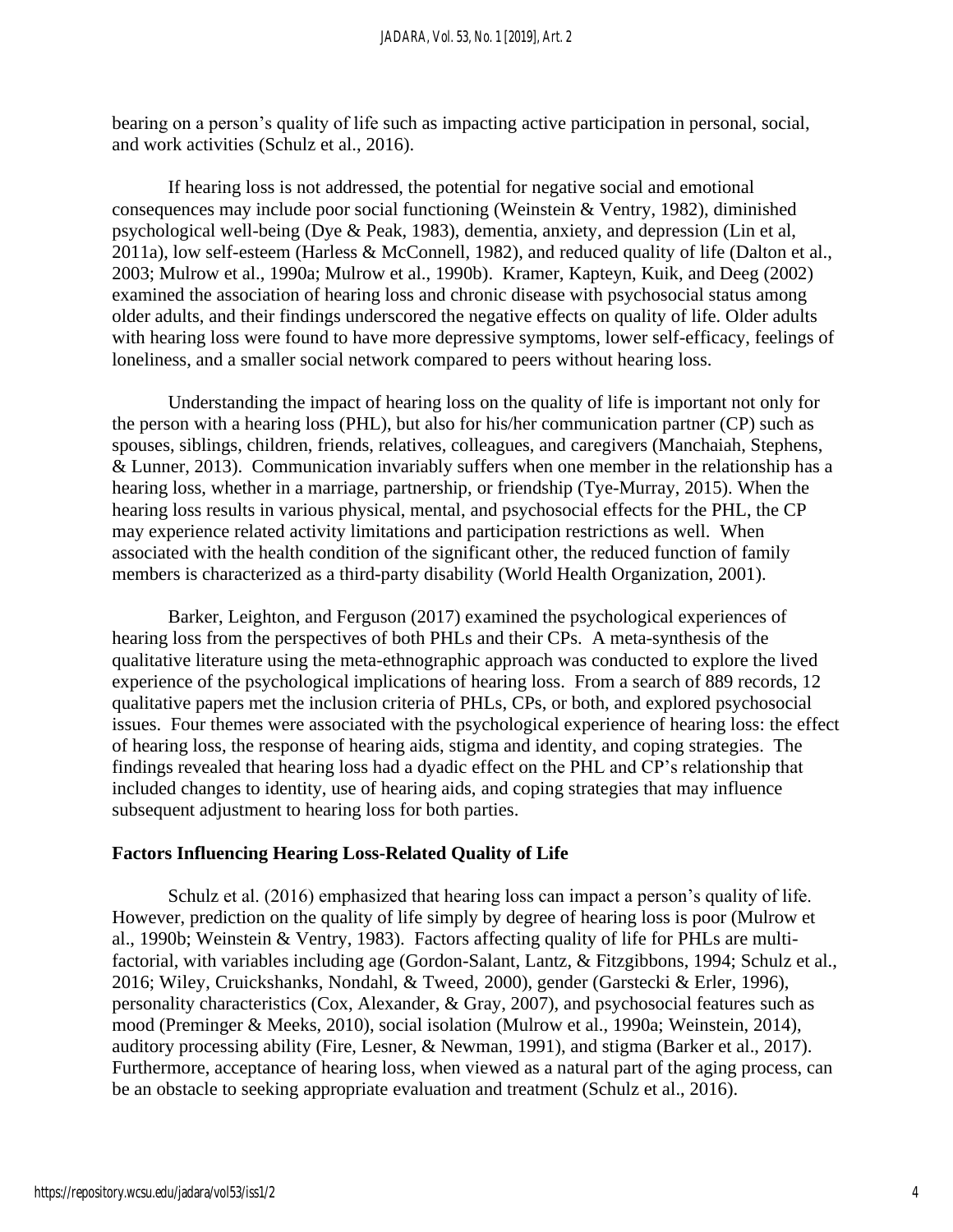## **Hearing Loss-Related Self-Assessment Questionnaires**

Hearing loss-related quality of life (HLQoL) instruments encapsulate the physical, emotional, and social ramifications resulting from hearing loss and assess activity limitations and participation restrictions experienced by PHLs (Tye-Murray, 2015). Although a myriad of assessment instruments are available to evaluate the impact of hearing loss, there is little agreement among researchers as to either preference or psychometric adequacy (Vas, Akeroyd, & Hall, 2017). These measures focus on various generic and hearing-specific concerns such as hearing disability, quality of life, hearing aid benefit, communication, and psychological outcomes. A systematic analysis of outcome measures in audiological research identified 39 standardized patient-reported instruments in use (Granberg, Dahlstrom, Moller, Kahari, & Danermark, 2014).

**Persons with hearing loss**. The American Academy of Audiology recommends four instruments that are valid and useful (Dancer & Gener, 1999): Hearing Handicap Inventory for the Elderly (HHIE; Ventry & Weinstein, 1982), Hearing Handicap Inventory for Adults (HHIA; Newman, Weinstein, Jacobson, & Hug, 1990), Self-Assessment of Communication (SAC; Schow & Nerbonnne, 1982), and Communication Profile for the Hearing Impaired (CPHI; Demorest & Erdman, 1987). The HHIE is a 25-item scale that measures the emotional and social/situational implications of living with hearing loss. This instrument is used for adults, ages 65 years and older, and has two scales. One scale addresses emotional adjustments to hearing loss; whereas, the other scale focuses on social/situational adjustments to hearing loss. Each item is scored on a 3-point response scale: yes, sometimes, and no (Ventry & Weinstein, 1982). The HHIA is a revised and updated version of the HHIE, also with two scales and differing by only three out of 25 items. This instrument is used for adults, ages 64 years and younger, and scored on a three-point response scale: yes, sometimes, and no (Newman, Weinstein, Jacobson, & Hug, 1990). The SAC is a 10-item questionnaire used to evaluate hearing loss and its contributions to disability, handicap, and quality of life. This instrument has six items that relate to communication and four items that relate to participation restrictions. Each item is scored on a five-point scale, ranging from almost never/never to practically always/always (Schow & Nerbonnne, 1982). The CPHI is a 145-item questionnaire that assesses four areas: communication performance, communication environment, communication strategies, and personal adjustment. Each item is scored on a five-point scale, ranging from rarely to almost always (Demorest & Erdman, 1987). Table 1 summarizes several HLQoL instruments commonly used with PHLs.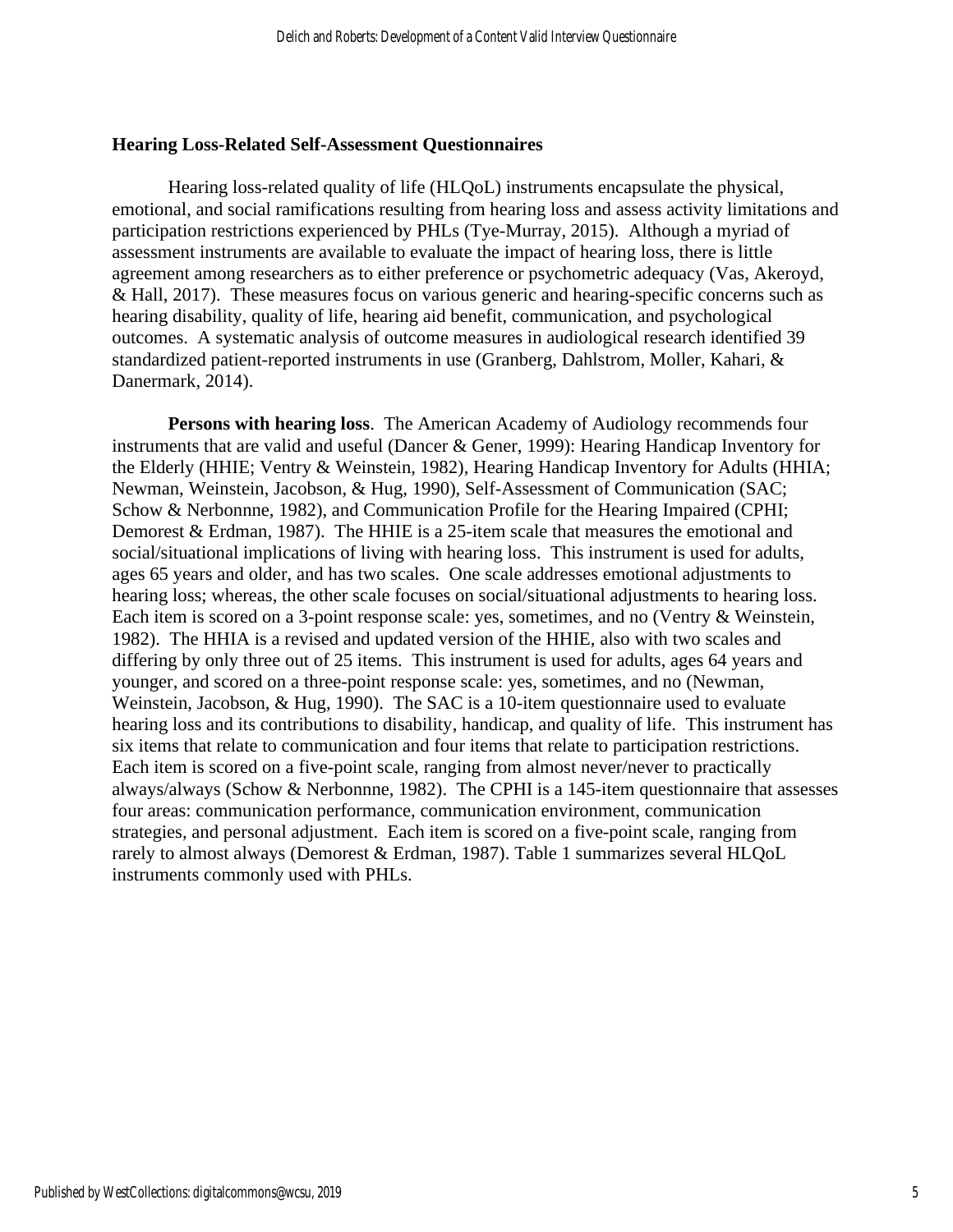Table 1 *Summary of Selected Self-Reported Hearing Loss - Related Quality of Life Questionnaires Designed for Adults with Hearing Loss* 

| <b>Adults with Hearing Loss</b>                                                                       |                                                                                                                                                                                                                                                                                                                                                                                        |  |  |  |  |
|-------------------------------------------------------------------------------------------------------|----------------------------------------------------------------------------------------------------------------------------------------------------------------------------------------------------------------------------------------------------------------------------------------------------------------------------------------------------------------------------------------|--|--|--|--|
| Instrument                                                                                            | Purpose and Description                                                                                                                                                                                                                                                                                                                                                                |  |  |  |  |
| Hearing Handicap Inventory<br>for the Elderly (HHIE;<br>Ventry & Weinstein, 1982)                     | To assess non-institutionalized older adult's (65 years and<br>older) perception of hearing loss. This is a 25-item scale with<br>two subscales (emotional adjustments and social/situational<br>adjustments to hearing loss). Each item is scored on a three-<br>point response scale: yes, sometimes, and no.                                                                        |  |  |  |  |
| <b>Hearing Handicap Inventory</b><br>for Adults (HHIA; Newman,<br>Weinstein, Jacobson, & Hug<br>1990) | To assess adult's (64 years and younger) perceived hearing<br>handicap and benefits of hearing aids. This is a 25-item scale<br>with two subscales (emotional adjustments and<br>social/situational adjustments to hearing loss). Each item is<br>scored on a three-point response scale: yes, sometimes, and<br>no.                                                                   |  |  |  |  |
| Self-Assessment of<br>Communication (SAC;<br>Schow and Nerbonnne,<br>1982)                            | To assess adult's perception of living with a hearing loss and<br>its contribution to disability, handicap, and quality of life.<br>This is a 10-item questionnaire with 6 items that relate to<br>communication and 4 items that relate to participation<br>restrictions. Each item is scored on a five-point scale, ranging<br>from almost never/never to practically always/always. |  |  |  |  |
| <b>Communication Profile for</b><br>the Hearing Impaired (CPHI;<br>Demorest & Erdman, 1987)           | To assess a wide-ranging array of communication issues.<br>This is 145-item questionnaire with four areas including<br>communication performance, communication environment,<br>communication strategies, and personal adjustment. Each<br>item is scored on a five-point scale, ranging from rarely to<br>almost always.                                                              |  |  |  |  |

**Communication partners.** Two proxy self-assessment instruments have been designed to assess the CP's emotional effects and the social situation of living with a PHL: Significant Other Assessment of Communication (SOAC; Schow & Nerbonnne, 1982) and Hearing Handicap Inventory for Adults – Spouses (HHI –SP; Newman & Weinstein, 1988). The SOAC is a 10-item questionnaire designed to evaluate the significant other's perception of the effects of hearing loss and its contributions to disability, handicap, and quality of life. Like the SAC, the SOAC has six items that relate to communication and four items that relate to participation restrictions. Each item is scored on a five-point scale, ranging from almost never/never to practically always/always (Schow & Nerbonnne, 1982). The HHI-SP a version of the Hearing Handicap Inventory developed for significant others, is a 25-item scale that measures the significant other's emotional and social/situational implications of living with a PHL. This version is nearly identical to the HHIA except the word "you" is changed to "significant other." Each item is scored on a three-point response scale: yes, sometimes, and no (Newman & Weinstein, 1988).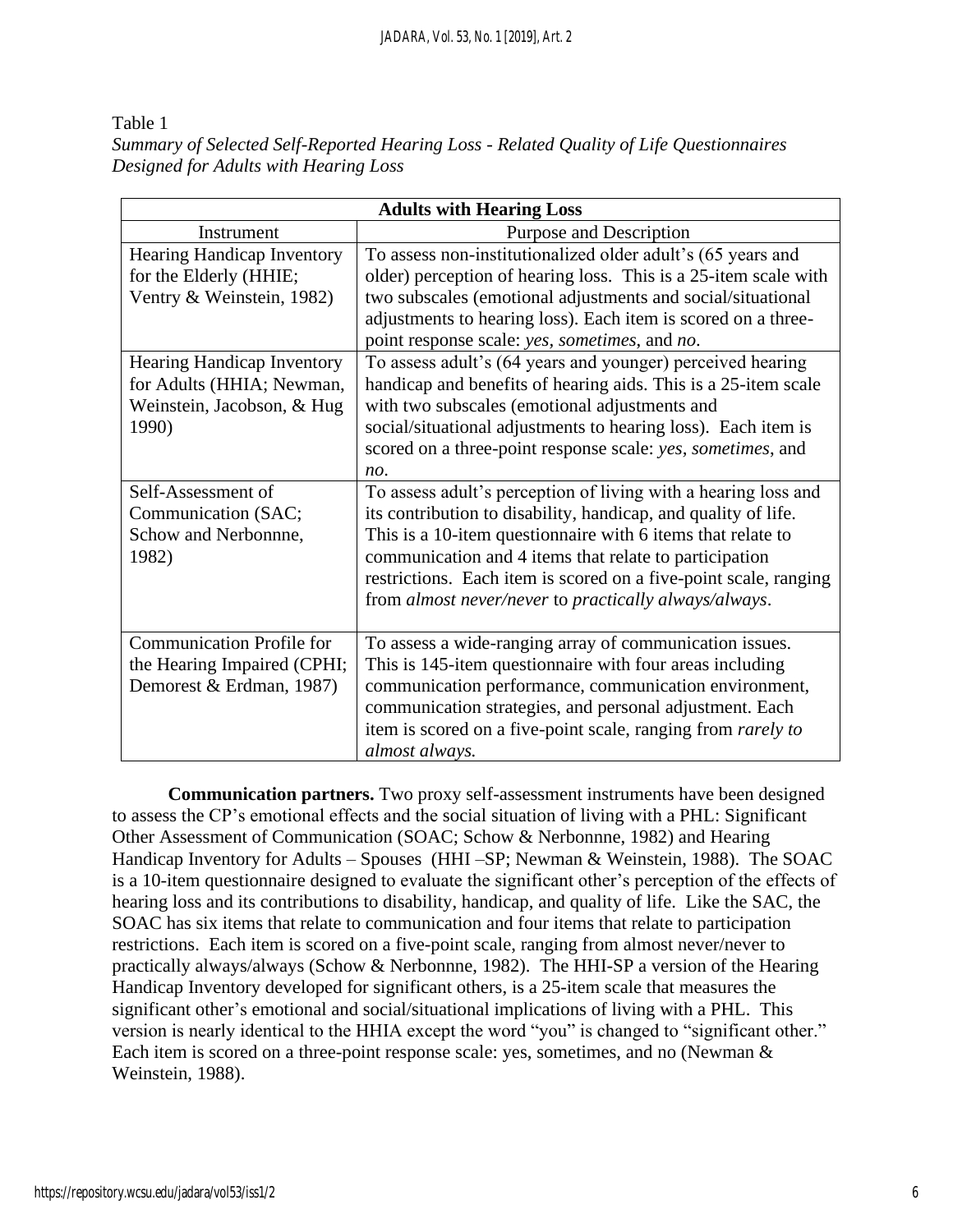In addition, two measures are available to evaluate third-party disability: the Significant Other Scale for Hearing Disability (SOS-HEAR; Scarinci, Worrall, & Hickson, 2009) and Hearing Impairment Impact-Significant Other Profile (HII-SOP; Preminger & Meeks, 2012). The SOS-HEAR is a 27-item scale that measures the influences of hearing loss on the CP's everyday life and assesses his/her need to adapt to the partner's hearing loss. This measure examines six different domains of third-party disability: communication changes, communicative burden, relationship changes, socialization, emotional reactions to adaptations, and concern for the partner. Each item is scored on a five-point response scale ranging from no problem to a complete problem (Scarinci, Worrall, & Hickson, 2009). The HII-SOP is a 20-item scale with three subscales that measures third-party disability: community strategies, relationship and emotions, and social impact. Each item is scored on a three-point response scale: yes, sometimes, and no (Preminger & Meeks, 2012). Table 2 describes several HLQoL questionnaires commonly used with CPs.

Table 2

*Summary of Selected Self-Reported Hearing Loss - Related Quality of Life Questionnaires Designed for Communication Partners*

| <b>Communication Partners</b>    |                                                                  |  |  |  |  |
|----------------------------------|------------------------------------------------------------------|--|--|--|--|
| Instrument                       | Purpose and Description                                          |  |  |  |  |
| <b>Significant Other</b>         | To assess the significant other's perception of the impact of    |  |  |  |  |
| Assessment of                    | hearing loss and its contribution to disability, handicap, and   |  |  |  |  |
| Communication (SOAC;             | quality of life for the person with hearing loss. This is a 10-  |  |  |  |  |
| Schow & Nerbonnne, 1982)         | item questionnaire has six items that relate to communication    |  |  |  |  |
|                                  | and four items that relate to participation restrictions. Each   |  |  |  |  |
|                                  | item is scored on a five-point scale, ranging from <i>almost</i> |  |  |  |  |
|                                  | never/never to practically always/always.                        |  |  |  |  |
| Hearing Handicap Inventory       | To assess the hearing loss-related quality of life of the person |  |  |  |  |
| for Adults - Spouses (HHIA-      | with hearing loss as evaluated by the significant other. This is |  |  |  |  |
| SP; Newman & Weinstein,          | a 25-item scale that measures the significant other's            |  |  |  |  |
| 1988)                            | emotional and social/situational implications of living with a   |  |  |  |  |
|                                  | person with a hearing loss. Each item is scored on a three-      |  |  |  |  |
|                                  | point response scale: yes, sometimes, and no.                    |  |  |  |  |
| Significant Other Scale for      | To assess the influences of hearing loss on the communication    |  |  |  |  |
| Hearing Disability (SOS-         | partner's daily life activities and to evaluate their need to    |  |  |  |  |
| HEAR, Scarinci, Worrall, &       | adapt to their partner's hearing loss. This is a 27-item scale   |  |  |  |  |
| Hickson, 2009)                   | that examines six different domains of third-party disability    |  |  |  |  |
|                                  | including communication changes, communicative burden,           |  |  |  |  |
|                                  | relationship changes, socialization, emotional reactions to      |  |  |  |  |
|                                  | adaptations, and concern for the person with hearing loss.       |  |  |  |  |
|                                  | Each item is scored on a five-point response scale ranging       |  |  |  |  |
|                                  | from no problem to a complete problem.                           |  |  |  |  |
| Hearing Impairment Impact-       | To assess third-party hearing loss-related quality of life in    |  |  |  |  |
| <b>Significant Other Profile</b> | spouses of persons with hearing loss. This is a 20-item scale    |  |  |  |  |
| (HII-SOP; Preminger &            | with three subscales that measures third-party disability        |  |  |  |  |
| Meeks, 2012)                     | including community strategies, relationship and emotions,       |  |  |  |  |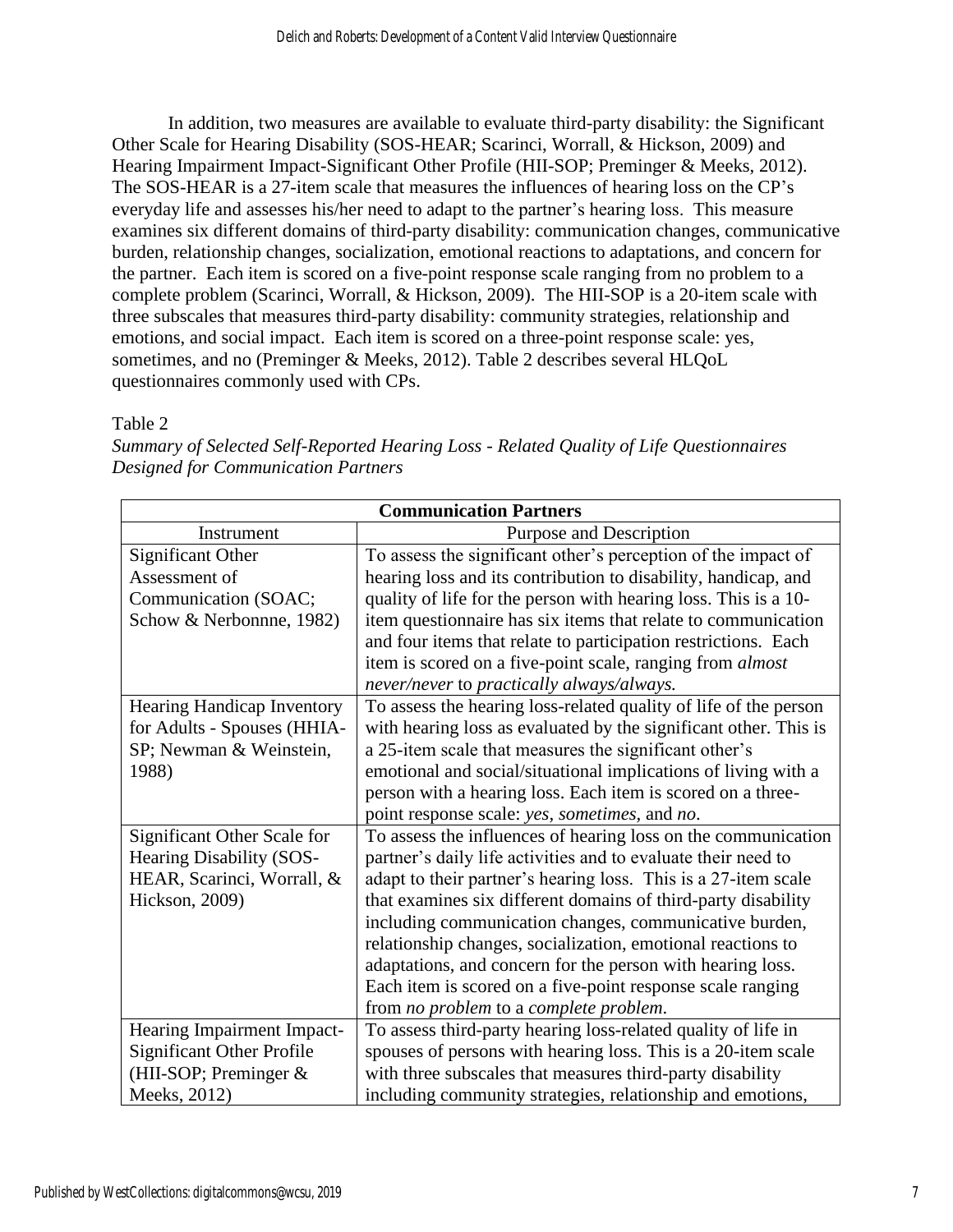| and social impact. Each item is scored on a three-point |
|---------------------------------------------------------|
| response scale: yes, sometimes, and no.                 |

## **Rationale for Well-Designed Content-Valid Interview Questionnaires**

Currently, rigorous content evaluations have been performed on a limited number of hearing-related questionnaires (Smith, Pichora-Fuller, Watts, & La More, 2011). During the developmental phase of the Listening Self-Efficacy Questionnaire (LSEQ; Smith et al., 2011), 10 subject matter experts evaluated the initial 33 items for content relevance, clarity, simplicity, and ambiguity utilizing a four-point response scale. Content validity index values were computed for each of these elements and found to exceed .75, indicating good content validity. Further construct validation resulted in a revised 18-item instrument containing three subscales that assess self-efficacy for understanding speech: dialogue in quiet, directed listening, and complex listening. Respondents rate self-efficacy levels for understanding speech in various listening situations using a 0% to 100% scale.

Heffernan, Coulson, and Ferguson (2018) underscored the importance of conducting a content evaluation study in developing a new patient reported outcome measure and uncovering irrelevant, unclear, or offensive content that can reduce the amount and quality of data collected by an instrument (Brod, Tesler, & Christensen, 2009; Rubio, Berg-Weger, Tebb, Lee, & Rauch, 2003). During in the initial development of the Social Participation Restrictions Questionnaire (SPaRQ; Heffernan, Coulson, & Ferguson, 2018), two content evaluation strategies were employed to evaluate the 49 items of the measure initially referred to as the SPaRQ-49. First, semi-structured interviews were conducted with 14 adults with hearing loss to evaluate the content of the items and understand their thought processes when completing the questionnaire. Second, a panel of 20 subject matter experts completed an online survey answering a series of open- and closed-ended questions. These experts evaluated the proposed factor structure, response scales, comprehensiveness, and responsiveness of the SPaRQ-49. They also rated the relevance and clarity of each item using a four-point response scale. In evaluating their measure's content, the majority of the items were found to be relevant, clear, comprehensive, and acceptable. These researchers further recommended that new and existing hearing-specific questionnaires be evaluated to confirm that they have adequate content validity and minimal respondent burden.

A well-designed content-valid questionnaire is a key data collection tool in qualitative research. Although instruments with closed-ended items allow for a quantitative analysis of responses, one shortcoming is the risk of missing descriptive information about communication difficulties specific to the participant (Tye-Murray, 2015). In contrast, questionnaires with openended items permit the participant to share information that could not have been otherwise anticipated (Tye-Murray, 2015). The most appropriate measure for capturing a representative account of hearing-related concerns is by participant report (Macefield et al., 2014). As previously noted, a limited number of hearing-related questionnaires have undergone thorough content evaluations (Smith et al., 2011). Research studies exploring HLQoL with PHLs and CPs may not indicate if their qualitative instruments have undergone a content validity evaluation. Moreover, there is a paucity of content-valid questionnaires employed as a data collection tool in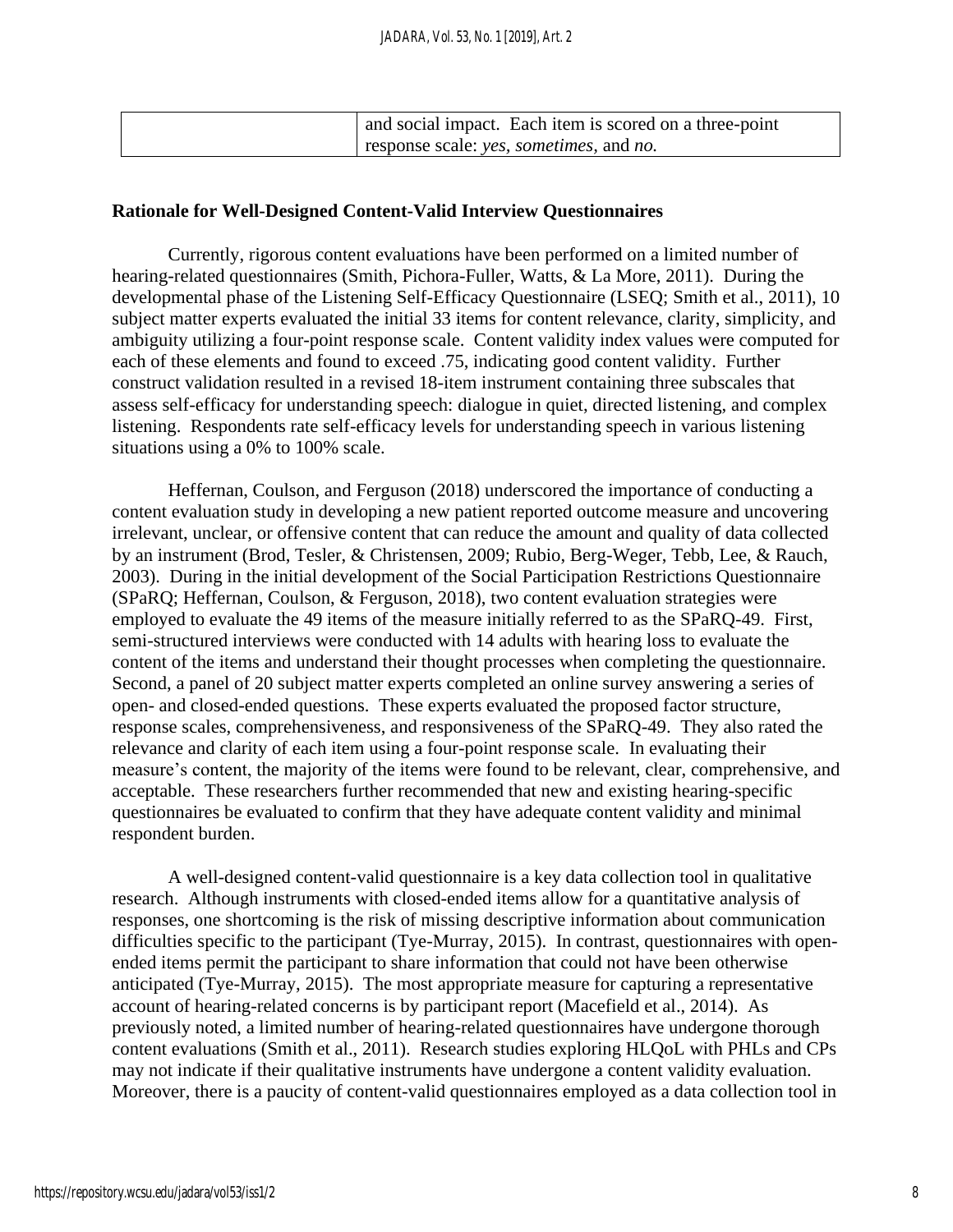qualitative research to gather information of the PHLs' and CPs' perspectives of their own HLQoL as well as how they perceived each other's HLQoL. Thus, the goal of this research study was to develop a content-valid HLQoL questionnaire with open-ended items for gathering descriptive information from PHLs and CPs for research purposes. The research question for this study was: What is the content validity evidence of the Interview Questionnaire for Persons with Hearing Loss and Their Communication Partners as evaluated by a panel of subject matter experts? The step-by-step process used to obtain content validity evidence in the development of the interview questionnaire is described in this paper.

## **Methods**

A two-member interprofessional research team collaborated on the design and development of the interview questionnaire. Green and Johnson (2015) described interprofessional collaboration as two or more professions working together to achieve common goals in addressing various problems and complex issues. One was a Deaf licensed clinical social worker and a PHL, and the other was a hearing licensed clinical audiologist/rehabilitation counselor and a CP. To establish content validity evidence, the researchers followed the multiphase process as described by McKenzie, Wood, Kotecki, Clark and Brey (1999): (a) create an initial version of the instrument, (b) establish a panel of subject matter experts, (c) conduct a qualitative review, and (d) complete a quantitative review.

## **Phase I: Create an Initial Version of the Instrument**

Investigators adhere to rigorous scale development procedures when a new measure is created (Polit & Beck, 2006). McKenzie et al. (1999) stated that development of an instrument involves defining the concept to be evaluated and establishing the objectives delineating the purpose of the instrument. Since content validity evidence cannot be achieved without accurately defining the construct of interest (Delgado-Rico et al., 2012), describing the construct that serves as the foundational basis of the instrument under study is vital. Several steps were involved in the construction of the interview questionnaire for PHLs and their CPs. The first step was identifying the main construct or content domain of HLQoL for both PHLs and their CPs after a literature review. The construct indicated the concept or attribute that is the focus of measurement (Haynes et al., 1995).

The second step was identifying the four content subdomains which included: (a) PHL's experience of his/her HLQoL, (b) CP's experience of his/her HLQoL, (c) PHL's experience of his/her CP's HLQoL, and (d) CP's experience of the PHL's HLQoL. Polit and Beck (2006) emphasized that the instrument developer should conduct vigilant *a priori* efforts to enhance content validity through careful conceptualization and domain analysis prior to item generation as well as careful posteriori efforts to evaluate the relevance of the instrument's elements through the evaluation by experts.

The third step involved generating the items for the questionnaire within the context of the four content subdomains: the first content subdomain, the PHL's experience of his/her HLQoL, consisted of 16 items. The second content subdomain, the CP's experience of his/her HLQoL, comprised 13 items. The third content subdomain, the PHL's experience of his/her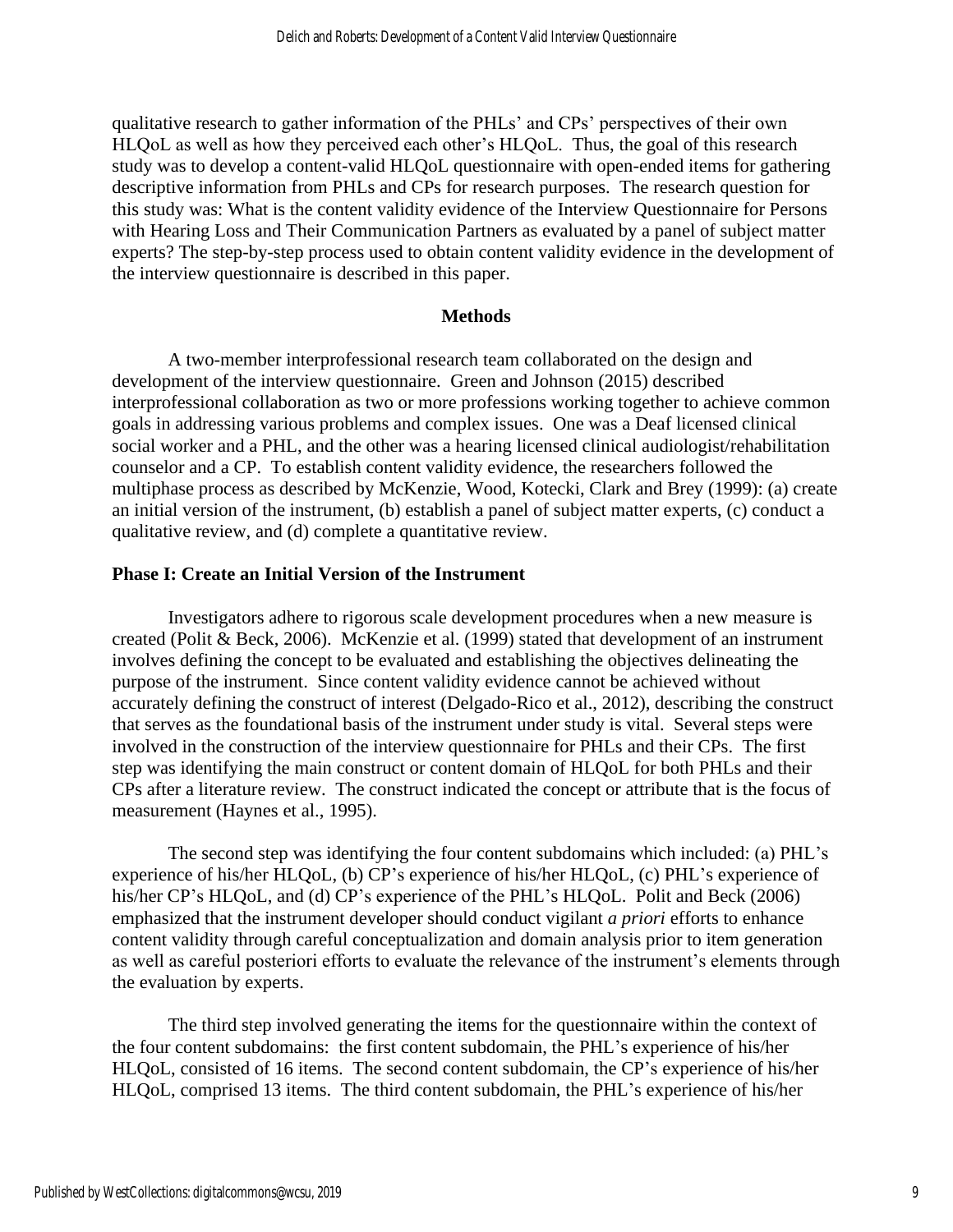CP's HLQoL, had six items. The fourth content subdomain, the CP's experience of the PHL's HLQoL, consisted of six items. Altogether, the questionnaire had 41 items. Table 3 illustrates examples of items generated within each of the four content subdomains.

Table 3

| Examples of Items Generated Under Each of the Four Content Subdomains |  |
|-----------------------------------------------------------------------|--|
|-----------------------------------------------------------------------|--|

| Content subdomain                                                                                                  | Examples of items included in subdomain                                                                                                            |  |  |
|--------------------------------------------------------------------------------------------------------------------|----------------------------------------------------------------------------------------------------------------------------------------------------|--|--|
| Person with hearing loss' experience of<br>his/her hearing loss-related quality of life                            | As a person with a hearing loss, tell me how<br>confident you are in your ability to manage various<br>communication situations.                   |  |  |
|                                                                                                                    | As a person with a hearing loss, tell me any<br>advantages or positive experiences of having a<br>hearing loss.                                    |  |  |
| Communication partner's experience of<br>his/her hearing loss-related quality of life                              | As a communication partner, tell me how you<br>manage various communication situations involving<br>your partner.                                  |  |  |
|                                                                                                                    | As a communication partner, tell me how your<br>partner's hearing loss has affected your perception<br>of yourself.                                |  |  |
| Person with hearing loss' experience of<br>his/her communication partner's hearing<br>loss-related quality of life | As a person with a hearing loss, tell me what your<br>communication partner can do to make<br>communicating with you easier.                       |  |  |
|                                                                                                                    | As a person with a hearing loss, tell me about any<br>changes in your communication partner's various<br>life activities due to your hearing loss. |  |  |
| Communication partner's experience of<br>the person with hearing loss' hearing<br>loss.                            | As a communication partner, tell me how you<br>perceive your partner feels about his/her hearing<br>loss-related quality of life                   |  |  |
|                                                                                                                    | As a communication partner, tell me about any<br>changes in your partner's various life activities due<br>to his/her hearing loss.                 |  |  |

Content validity of a newly developed instrument is the determination of the content relevance of its items via the development of a two-stage process (Lynn, 1986; Yaghmale, 2003). The first stage in the construction of a valid instrument is the developmental stage and includes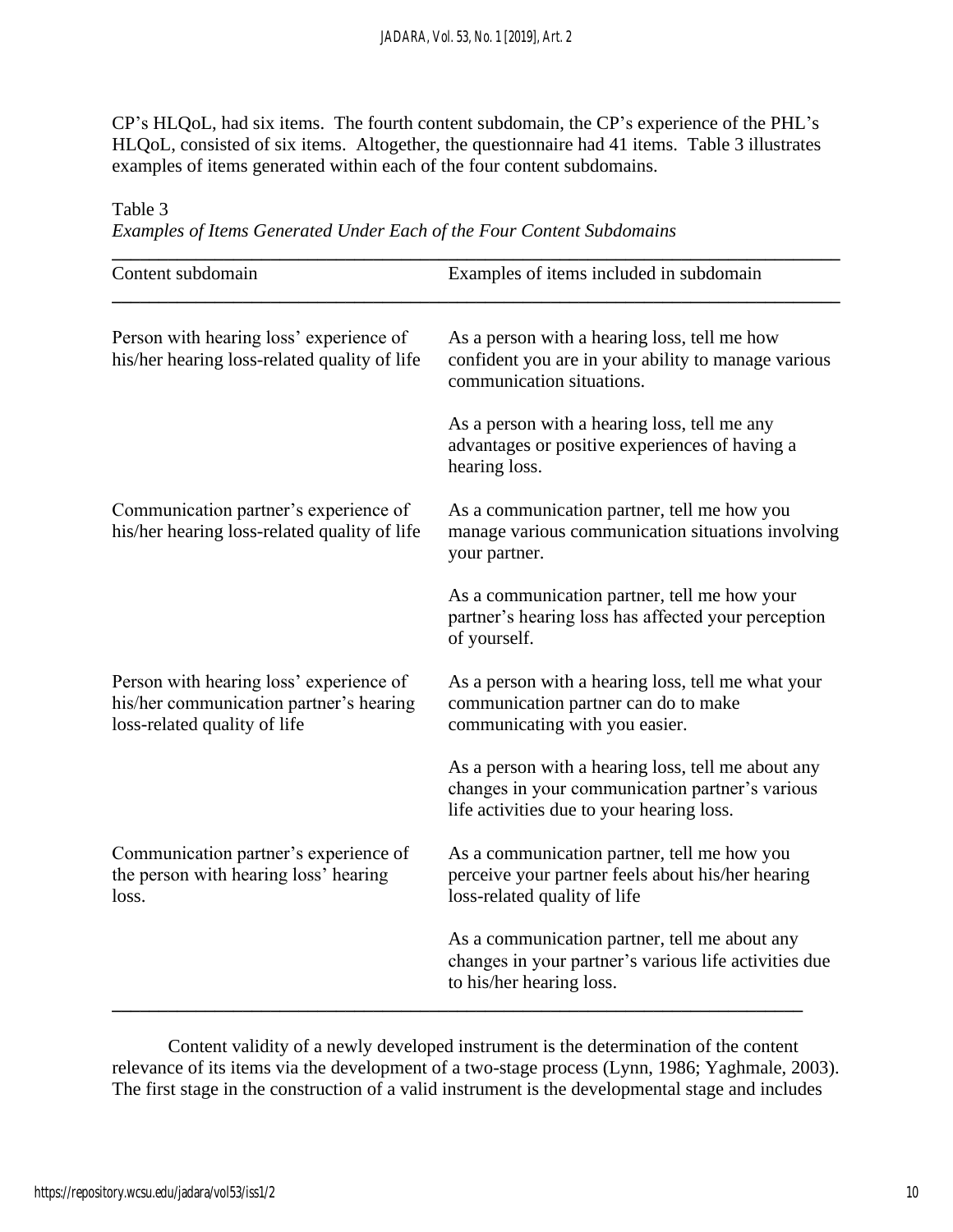three steps: (a) domain generation, (b) item generation, and (c) instrument formation (Lynn, 1986; Nunnally & Bernstein, 1994; Yaghmale, 2003). The developmental stage requires a comprehensive review of the literature to identify content for the instrument and establish relevant domains. The second stage in the construction of a valid instrument is the judgmentquantification stage and includes two steps: (a) assertion by a specific number of experts that the items are content valid and (b) assessment to determine that the entire instrument is content valid (Lynn, 1986).

## **Phase II: Establish a Panel of Subject Matter Experts**

Content validity involves evaluation of the instrument content by knowledgeable experts in the domain of interest (Allen & Yen, 2002). A jury of experts can offer beneficial feedback about the merit of the instrument (Rubio et al., 2003). The quality of a content validity study is determined through the selection, qualifications, and training of a panel of experts (Sireci & Faulkner-Bond, 2014). Sireci and Faulkner-Bond further emphasized that experts need to be familiar regarding the knowledge and skills being evaluated as well as completing item reviews and other relevant tasks. Rubio et al. (2003) stated that the criteria for selecting experts are the number of publications or work experience. The number of experts selected for a panel depends on the desired level of expertise and diversity of knowledge (Grant & Davis, 1997). The number can range from a minimum of three (Lynn, 1986) to at least 10 experts (Sireci & Faulkner-Bond, 2014). Rubio et al. (2003) stated that using a larger number of experts might generate more information about the measure being evaluated. Moreover, increasing the number of experts facilitates the identification and exclusion of rater outliers (Carmines & Zeller, 1979; Lynn, 1986).

Sixteen certified/licensed clinicians, researchers and university professors in the fields of social work, audiology, speech-language pathology, rehabilitation counseling, and deaf education were recruited as experts for this study. Criteria for selecting experts for this interprofessional panel included professionals with a deep understanding of PHLs within their particular discipline who were actively working and/or had published in their specific disciplines. The experts were contacted in person, by telephone or videophone, and/or via email to inform them of the purpose of the investigation and to invite them to participate in the study. They were also informed that participation in the study was voluntary and responses would be kept confidential.

## **Phase III: Conduct a Qualitative Assessment**

**Cover letter.** Once the selection of the interprofessional expert panel was completed, the qualitative review of the newly developed instrument could be conducted (McKenzie et al., 1999). Upon invitation, the experts were each sent a packet with a cover letter stating the purpose of the study, the reason they were invited, a description of the questionnaire response form, and instructions for evaluating the content relevance and content clarity of the 41-item instrument. The experts were further informed that the questionnaire consisted of items for gathering information on the communication needs, communication management skills, and HLQoL for both PHLs and their CPs.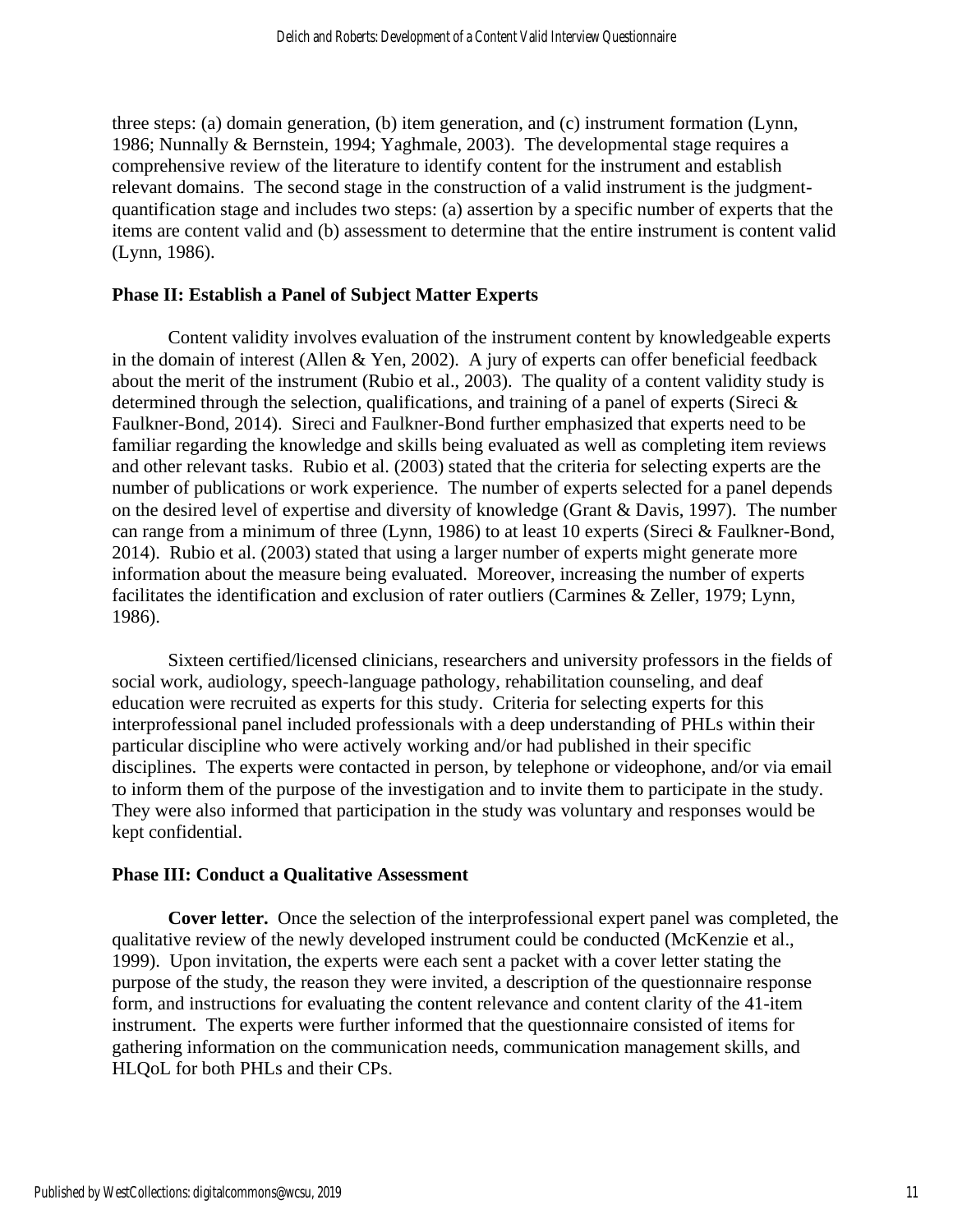**Description of interview questionnaire response form.** The questionnaire response form and instructions for evaluating the content validity of the 41-item instrument were included in the packet mailed to the experts. The experts were also informed that the content validity study of the questionnaire consisted of content relevance and content clarity. They were then asked to review all 41 items first before rating each individual item for its content relevance and content clarity. The questionnaire response form provided a place for the experts to rate each item for content relevance and content clarity on a two-point dichotomized (yes/no) scale within each of the content subdomains. An item was to be rated "yes" for content relevance if it was relevant to the content subdomain and should be retained in the questionnaire. However, an item was to be rated "no" if it was not relevant to the content subdomain and should be deleted from the questionnaire. Next, each expert was instructed to evaluate the content clarity of each item of the questionnaire. An item was to be rated "yes" for content clarity if the item was clearly understandable/readable. Conversely, an item was to be rated "no" if any part of the item was not clearly understandable/readable. If scored "no," the experts were instructed to provide suggestions and/or edit any item to improve its clarity and fit within the assigned content subdomain.

After evaluating the questionnaire, each expert was asked to return the questionnaire response form using a self-addressed stamped envelope. McKenzie et al. (1999) recommended that instrument designers analyze each component of the instrument in the light of the experts' responses. Thus, comments from the experts regarding possible deletions, additions, or revisions of the items were considered after the completion of the qualitative assessment phase for the present study.

In the current study, comments from the experts regarding possible deletions, additions, or revisions of the items were considered after the completion of the quantitative analyses.

## **Phase IV: Complete a Quantitative Review**

Numerous approaches to the quantifying experts' degrees of agreement regarding the content relevance of an instrument were proposed (Polit & Beck, 2006; Polit, Beck, & Owen, 2007; Wynd, Schmidt, & Schaefer, 2003). The content validity index (CVI) is the most widely used quantification measure of content validity (Lynn, 1986; Waltz & Bausell, 1981; Waltz, Strickland, & Lenz, 2005), based on expert ratings of relevance (Polit et al., 2007), and traditionally used to estimate representativeness, comprehension, ambiguity, and clarity (Delgado-Rico et al., 2012). Assessment instruments should be clear, brief, easy to administer, and appropriate for use with the targeted population under consideration (Rubio et al., 2003; Schilling et al., 2007).

Investigators should compute two types of CVIs: the content validity of individual items and the content validity of the total scale (Lynn, 1986). Scale developers need to be explicit in how they compute the CVI. Specifically, this means differentiating between content validity at the item level (I-CVI) and the overall scale level (S-CVI; Polit & Beck, 2006). In this study, the CVI was used to evaluate content validity of the questionnaire, and included both the I-CVI and S-CVI.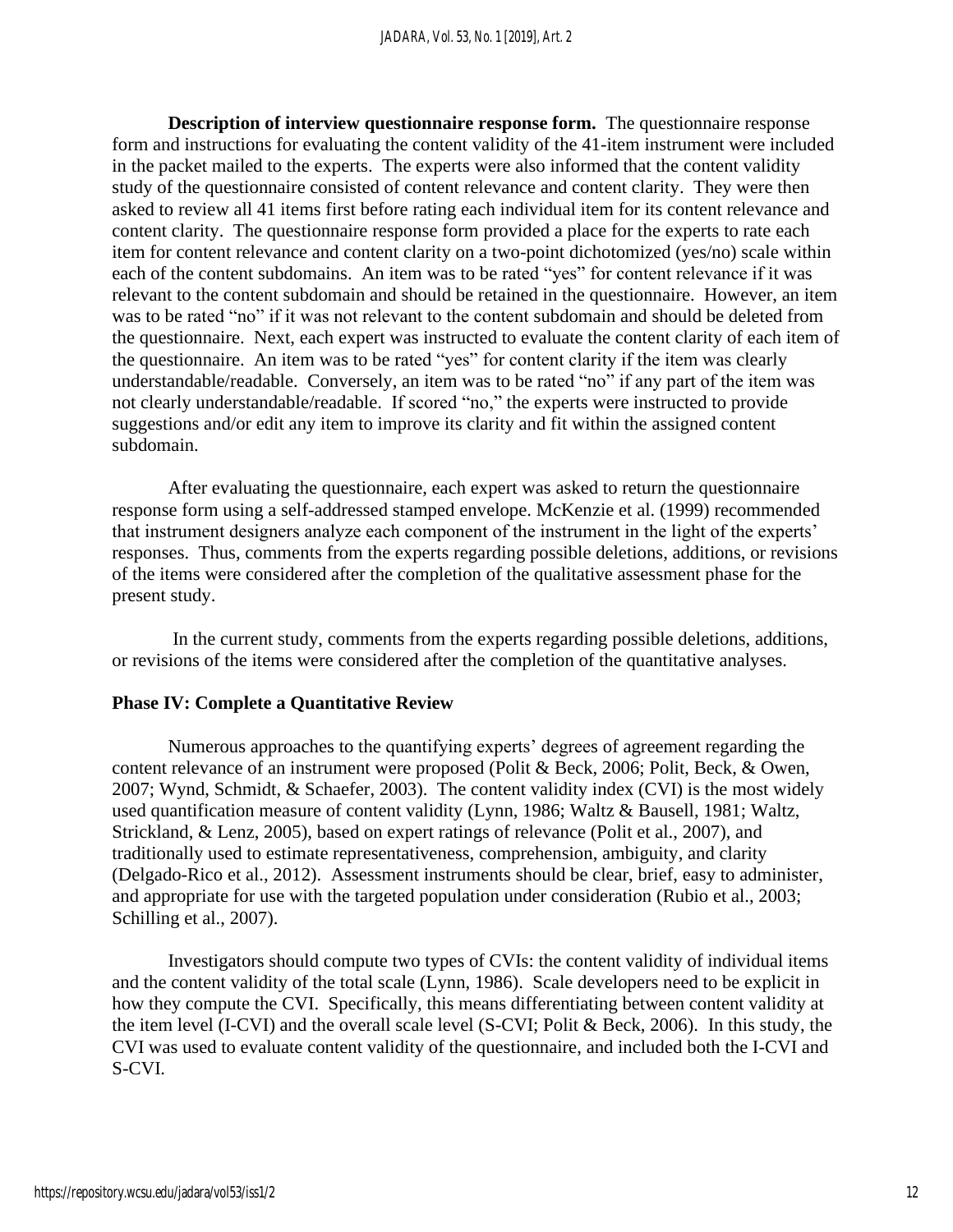**Content relevance.** In computing the I-CVI, content experts were asked to rate each item in terms of its relevance to the targeted construct (Polit & Beck, 2006). Although the CVI can be calculated in various ways (Delgado-Rico et al., 2012), the I-CVI for relevance in this study was computed based on the experts' rating of each of the 41 questionnaire items as either (a) relevant or (b) not relevant on a two-point dichotomized scale. Defined as the proportion in expert agreement regarding relevance of an item, the I-CVI for content relevance is a measure of inter-rater agreement. Inter-rater reliability refers to the level of agreement between a designated group of experts using the same scoring criteria on a specific measure at a particular time (Stemler, 2004). This calculation is computed as the number of experts rating an item as relevant divided by the total number of experts (Polit & Beck, 2006; Polit et al., 2007). In this study, computing the S-CVI for relevance was the S-CVI/Ave, which computes the I-CVI for each item on the scale and then calculates the average I-CVI across items conserved (Polit & Beck, 2006; Polit et al., 2007).

**Content clarity.** The content clarity of an item needs to be evaluated on the basis of how clearly an item is worded (Rubio et al., 2003). Rubio and associates stated that some researchers have proposed asking about the clarity of all items with one question at the end of the survey; however, their experience found this method to be confusing for the experts. Thus, it was proposed evaluating content clarity with each item at the same scale as the representativeness. In the current study, the I-CVI for content clarity was computed based on the experts' rating of each of the 41 items in the questionnaire as either (a) clearly understandable/readable or (b) not clearly understandable/readable on a 2-point dichotomized scale. The I-CVI for content clarity is a measure of inter-rater agreement and defined as the proportion in expert agreement regarding clarity of an item. This calculation is computed as the number of experts rating an item as clearly understandable/readable divided by the total number of experts. Items are then deleted, added, or revised based on the experts' suggestions for improving content clarity. However, decisions on deleting, retaining, or revising items should not be solely based on empirical data. Rather, consideration should be given to the definition of the construct and the intended objective when the items are developed (Delgado-Rico et al., 2012). The S-CVI for content clarity is then calculated which computes the I-CVI for each item on the scale and then calculates the average I-CVI across items conserved.

For a scale to be judged as having excellent content validity, it should be composed of items with a minimum I-CVI of .78 when utilized by a panel of six to 10 experts (Polit & Beck, 2006; Polit et al., 2007). Moreover, many researchers have indicated that an S-CVI of .80 or higher is acceptable (Davis, 1992; Grant & Davis, 1997; Polit & Beck, 2004) for this index of average congruity.

## **Results**

# **Participants**

Fifteen of the 16 subject matter experts consented to participate in the study and evaluate the 41 items for content validity, yielding a 94% response rate; see Table 4for demographic information. As illustrated, the representative disciplines of the interprofessional panel included social work (*n*=4), audiology (*n*=3), speech-language pathology (*n*=3), rehabilitation counseling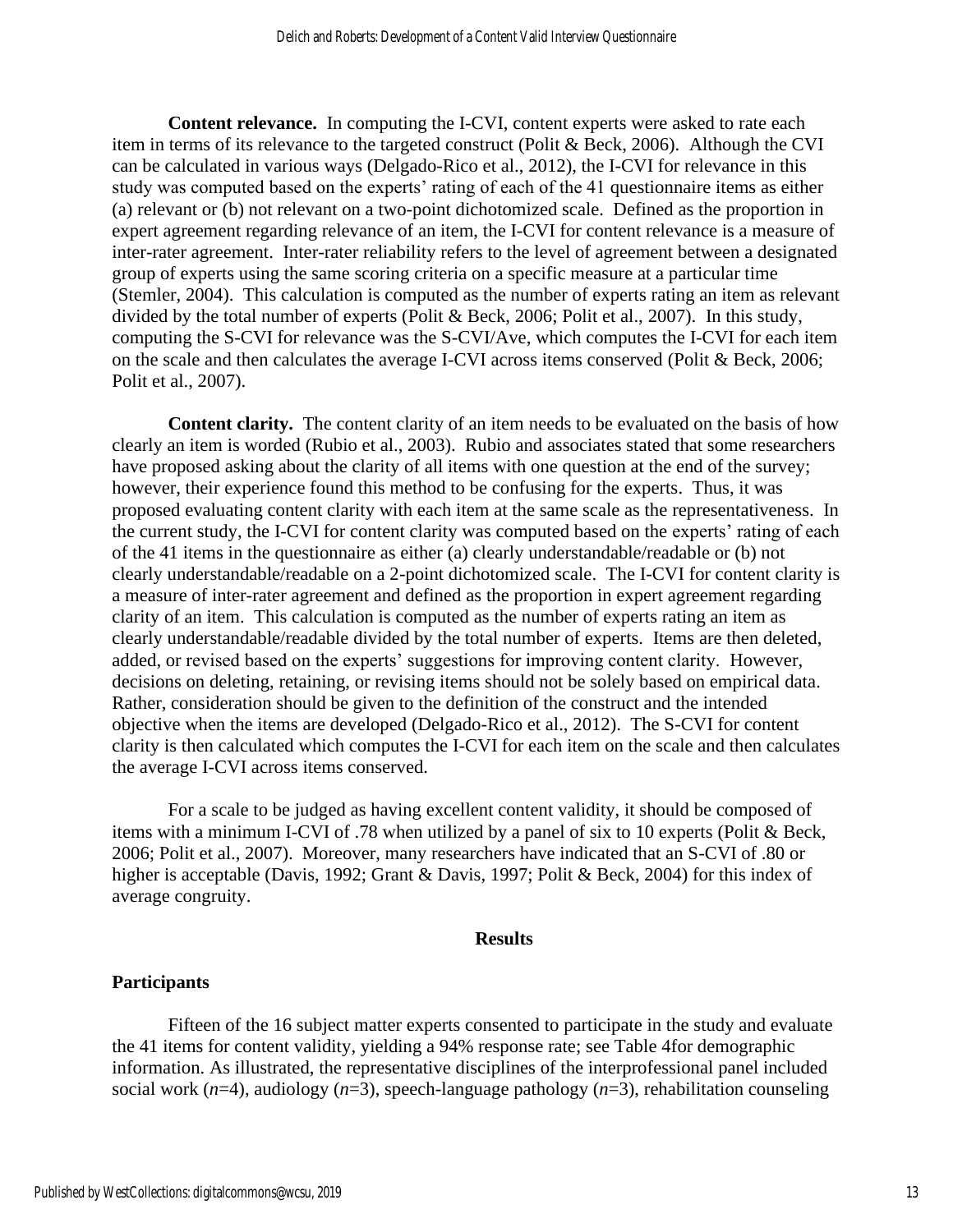$(n=3)$ , and deaf education  $(n=2)$ . Five experts had a master's degree and 10 had a doctoral degree. All were currently employed, and their years of professional service ranged from 15 to 39 years with a mean of 30.8 years. The number of peer-reviewed publications ranged from 0 to 17 publications, with a mean of 6.0 publications. Two members of the panel had a bilateral mild-to-moderate sensorineural hearing loss acquired in late adulthood. Three members had a bilateral severe-to-profound sensorineural hearing loss acquired in childhood. Two members were communication partners and married to a spouse with a bilateral sensorineural hearing loss.

#### Table 4

| Discipline |                      | Educational<br>Level   | Employment                  | Years of<br>Service | Number of<br>Publications |
|------------|----------------------|------------------------|-----------------------------|---------------------|---------------------------|
| 1.         | Social Work          | Doctoral Degree        | <b>University Professor</b> | 39                  | 5                         |
| 2.         | Social Work          | Master's Degree        | Clinical Social Worker      | 38                  |                           |
| 3.         | Social Work          | <b>Doctoral Degree</b> | <b>University Professor</b> | 53                  | 8                         |
| 4.         | Social Work          | Master's Degree        | Clinical Social Worker      | 15                  | $\theta$                  |
| 5.         | Audiology            | Master's Degree        | Clinical Audiologist        | 40                  | 4                         |
| 6.         | Audiology            | Doctoral Degree        | <b>University Professor</b> | 31                  | 4                         |
| 7.         | Audiology            | Master's Degree        | Clinical Audiologist        | 41                  | $\theta$                  |
| 8.         | Speech Pathology     | <b>Doctoral Degree</b> | <b>University Professor</b> | 23                  | 9                         |
| 9.         | Speech Pathology     | Master's Degree        | Clinic Director             | 15                  | $\theta$                  |
|            | 10. Speech Pathology | <b>Doctoral Degree</b> | University Professor        | 33                  | 5                         |
|            | 11. Rehab Counseling | Doctoral Degree        | <b>University Professor</b> | 12                  | 15                        |
|            | 12. Rehab Counseling | <b>Doctoral Degree</b> | <b>University Professor</b> | 19                  | 12                        |
|            | 13. Rehab Counseling | <b>Doctoral Degree</b> | <b>University Professor</b> | 39                  | 7                         |
|            | 14. Deaf Education   | <b>Doctoral Degree</b> | <b>University Professor</b> | 42                  | 17                        |
|            | 15. Deaf Education   | <b>Doctoral Degree</b> | <b>University Professor</b> | 22                  | 3                         |

*Demographic Characteristics of the Subject Matter Experts*

## **Content Clarity and Content Relevance**

After obtaining each expert's ratings for content relevance and content clarity, values were entered into a spreadsheet. Suggested comments from the experts were also recorded for each item to improve content clarity and fit within the content subdomain in which the item was placed.

The I-CVI for content relevance ranged from .93 to 1.0 for the 41 items on the questionnaire, with 37 items having an I-CVI of 1.0 and 4 items having an I-CVI of .93. The S-CVI for content relevance was .99. All 41 items on the questionnaire exceeded the minimum .78 criteria for the I-CVI and the minimum .80 criteria for the S-CVI/Ave for content relevance.

The I-CVI for content clarity ranged from .67 to 1.0 with 5 of the 41 items having an I-CVI of 1.0, 9 items having an I-CVI of .93, 7 items having an I-CVI of .87, 9 items having an I-CVI of .80, 8 items having an I-CVI of .73, and 3 items having an I-CVI of .67. The S-CVI for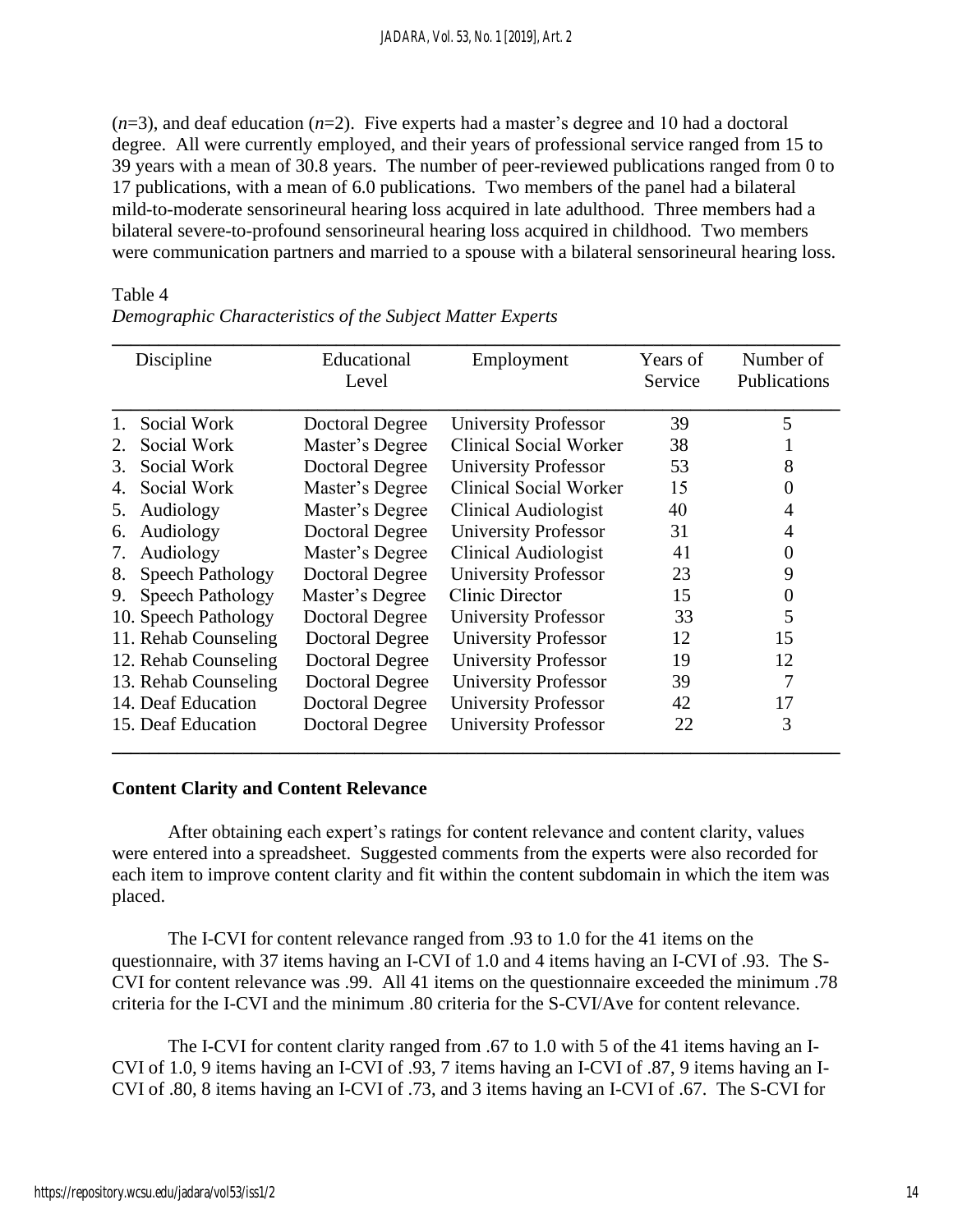content clarity was .84. Although 11 of the 41 items did not meet the minimum .78 criteria regarding I-CVI for content clarity, all items rated below 1.0 were revised to improve content clarity based on the experts' suggestions.

#### **Revised Questionnaire**

After reviewing the I-CVI and S-CVI quantitative analyses for content relevance and content clarity, and then rewording items based on the experts' recommendations, the number of items was reduced from 41 to 40 to improve item clarity and avoid duplication within the content subdomains. The retained 40 items were then further revised within each of the four subdomains based on the experts' suggestions. The revised questionnaire consisted of 16 questions regarding the PHL's experience of his/her HLQoL, 14 questions regarding the CP's experience of his/her HLQoL, 4 questions regarding the PHL's perception of the CP's HLQoL, 4 questions regarding the CP's perception of the PHL's HLQoL, and 2 concluding questions. The S-CVI for the retained 40 items remained .99 for content relevance and improved to .85 for content clarity. After incorporating these revisions, the content validation process of the interview questionnaire was completed.

#### **Discussion**

This study describes the multiphase process in which the Interview Questionnaire for Persons with Hearing Loss and Their Communication Partners was developed, content validated, and revised. The results demonstrated that all 41 items and the overall scale of the questionnaire exceeded the minimum criteria for content relevance; whereas, the majority of the items and the overall scale were found to exceed the minimum criteria for content clarity. After rewording items based on the experts' recommendations, the number of items was reduced from 41 to 40 and reorganized within the four subdomains. Several authors suggest that a S-CVI of .80 or higher is acceptable for content validity (Davis, 1992; Grant & Davis, 1997; Polit & Beck, 2004). Since the S-CVI for content relevance and content clarity in this study were .99 and .85 respectively for the retained items, these results indicate high content validity for the questionnaire.

The strong content validity evidence for the revised questionnaire most likely reflects the benefits of several resources. First, a literature review was conducted to examine published HLQoL assessment measures and instrument construction methods as well as to identify content domains believed to be essential to the topic of HLQoL. Second, a collaborative interprofessional research team generated the questionnaire's initial main content domain, subdomains, and items. The items for the interview questionnaire were created within the context of the four content subdomains. Third, an interprofessional expert panel provided input regarding content relevance and content clarity for the questionnaire's items and overall scale. Fourth, Lynn's (1986) two-stage approach was employed within the multiphase process as described by McKenzie et al. (1999) to construct and estimate content validity evidence for the questionnaire.

Currently, only a few hearing-related measures have undergone a thorough content evaluation (Smith et al., 2011). This investigation underscored the importance of the step-by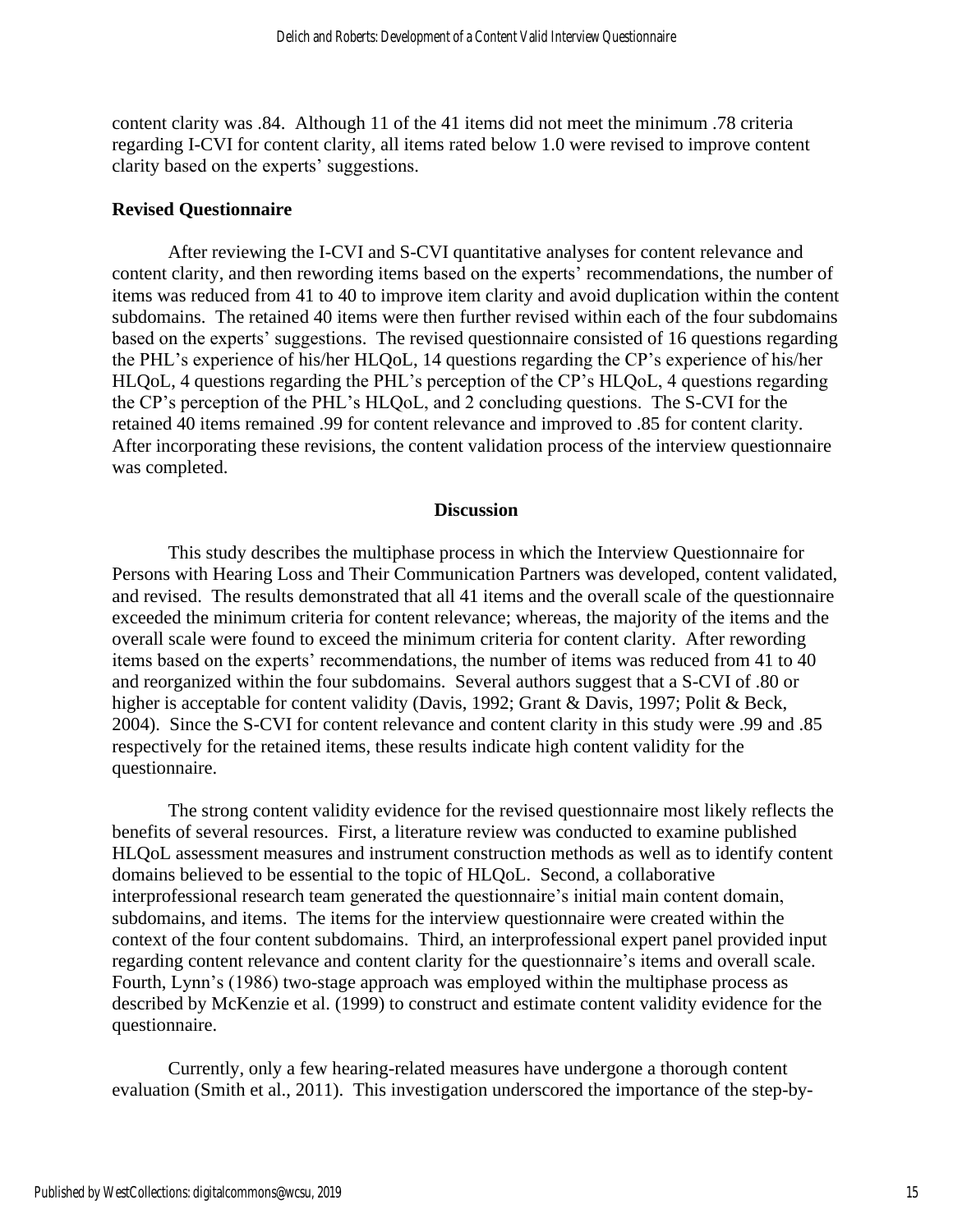step process to establish the content validity evidence of the *Interview Questionnaire for Persons with Hearing Loss and Their Communication Partners* designed to explore the PHLs' and CPs' perspectives of their own HLQoL, and how they perceive each others' HLQoL. Thus, confirming content validity for both new and existing patient-reported outcome measures is foundational to the instrument development process according to scientifically established principles (Brod et al., 2009).

## **Limitations**

This study contains several potential limitations. One limitation is in regards to expert selection in that content relevance and content clarity evaluations are subjected to potential bias among the experts. An expert's perceived knowledge may or may not reflect his/her actual knowledge (Paul, Connor, McCabe, & Ziniel, 2016). Paul et al. (2016) noted the possibility that an expert may under- or over-estimate his/her capabilities and knowledge with self-report surveys. A second limitation is the dichotomous "yes/no" scale utilized for the experts' ratings of content relevance and content clarity in the evaluation of the questionnaire's items. Although a Likert scale could provide a range of possible responses, Krosnick, Judd, and Wittenbrink (2005) emphasized that a dichotomous scale elicits a clear binary response. Krosnick et al. also noted that when dichotomous response option pairs are clear in meaning, there is likely to be consensus on the meaning of the options. To obtain a full variation of views on each item's content relevance and content clarity, experts were invited to provide qualitative comments in addition to their dichotomous ratings for the items in the questionnaire.

A third limitation is that this study does not necessarily identify content that may have been overlooked during the development of the questionnaire. However, the experts were asked to suggest other items for the measure, which helped to minimize this concern. A fourth limitation relates to the number and diverse selection of experts employed to evaluate the instrument. The 15 experts utilized in this study are considered more than sufficient which exceeds the minimum of three experts needed to evaluate the instrument for content validity (Lynn, 1986; Polit & Beck, 2006; Polit et al., 2007). Rubio et al. (2003) stressed that making appropriate and representative choice of experts ensures a thorough assessment. Schilling et al. (2007) suggested that using a heterogeneous panel may provide for a more comprehensive assessment of the content validity of an instrument. Objectivity may be compromised if the group of experts is too homogeneous or too small (Koller et al., 2017). These concerns were addressed by including an interprofessional panel of 15 experts that possessed a professional understanding of hearing loss, and were actively working and/or have published in their specific disciplines.

## **Implications**

There are several implications of this study**.** First, clinicians who work with this population such as social workers, rehabilitation counselors, psychologists, audiologists, speechlanguage pathologists, and nurses may consider utilizing the Interview Questionnaire for Persons with Hearing Loss and Their Communication Partners, which can serve as an assessment questionnaire to gather HLQoL information with PHLs and their CPs as well as an intervention tool to increase awareness of communication strategies that may improve HLQoL for both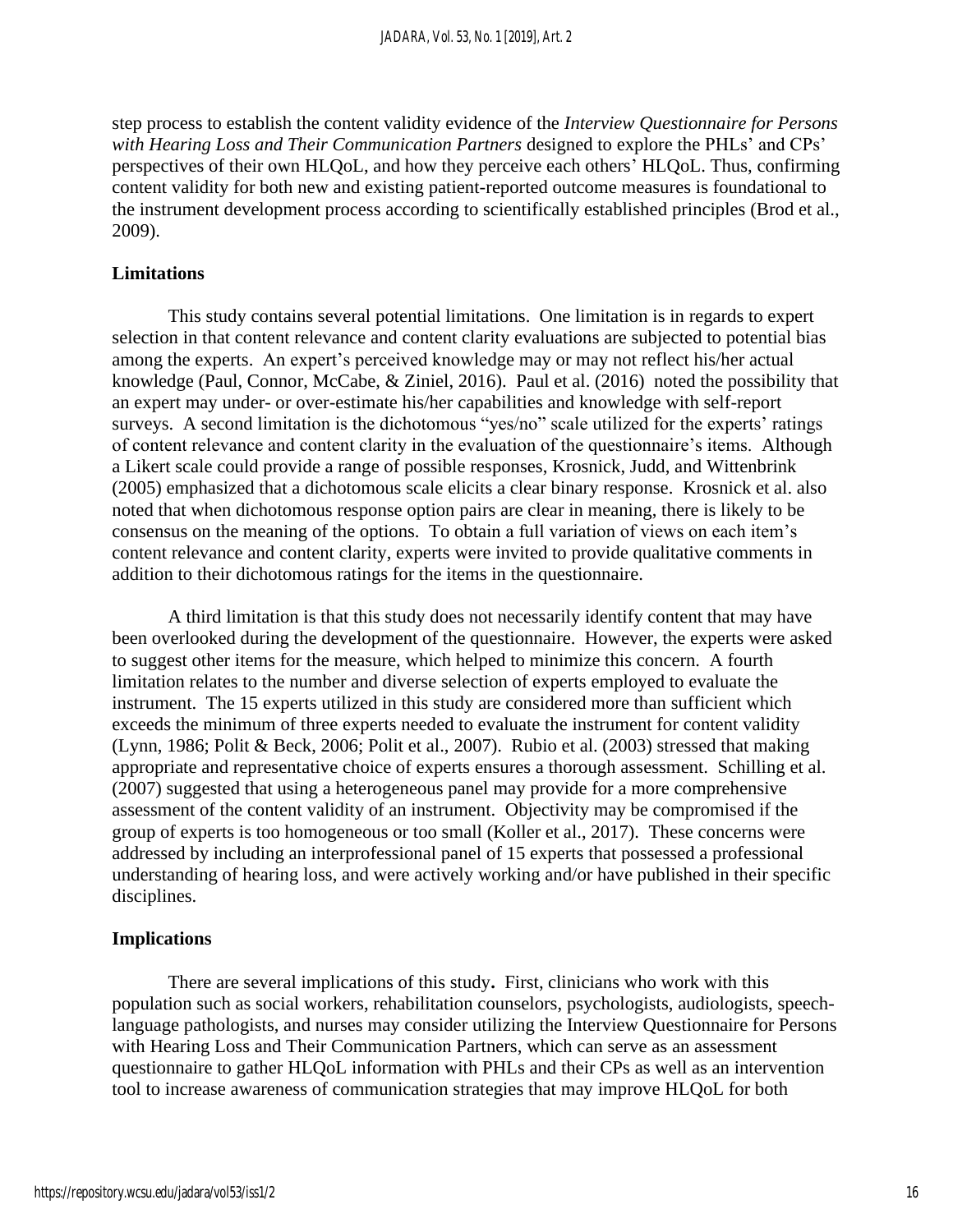parties. The questionnaire takes approximately 45 to 60 minutes to administer via a conjoint semi-structured interview with a PHL and his/her CP. Second, a paucity of content-valid hearing-related measures exists (Smith et al., 2011). A content validity evaluation should be conducted on every new hearing-related assessment instrument; otherwise, face validity inevitably results (Suen, 1990). Furthermore, Portney and Watkins (2000) stated that reliability establishes the limit of validity. This signifies that a measure could not be valid if it lacks reliability. Instrument developers may use the process described in this article to develop and validate an assessment measure that combines data collection with a format that facilitates interpretation. Third, this questionnaire can be used in future studies to collect qualitative data regarding the HLQoL experiences for both PHLs and their CPs. Future research can include the exploration of the HLQoL experience through semi-structured interviews with the PHL and his/her CP together when using the *Interview Questionnaire for Persons with Hearing Loss and Their Communication Partners.*

## **Conclusion**

The present study validated the Interview Questionnaire for Persons with Hearing Loss and Their Communication Partners*.* This investigation further highlighted an interprofessional collaborative approach for obtaining content validity evidence in the development of a questionnaire for exploring the HLQoL experience for both PHLs and their CPs. The multiphase approach can be followed in constructing and analyzing a content-valid questionnaire. Currently, this approach to the development of an HLQoL qualitative instrument is rare. Determining I-CVI and S-CVI for content clarity and content relevance are necessary in the construction and analysis of a content-valid questionnaire. The study's interview questionnaire demonstrated high content validity evidence and can be used for future studies in gathering HLQoL information about PHLs and their CPs.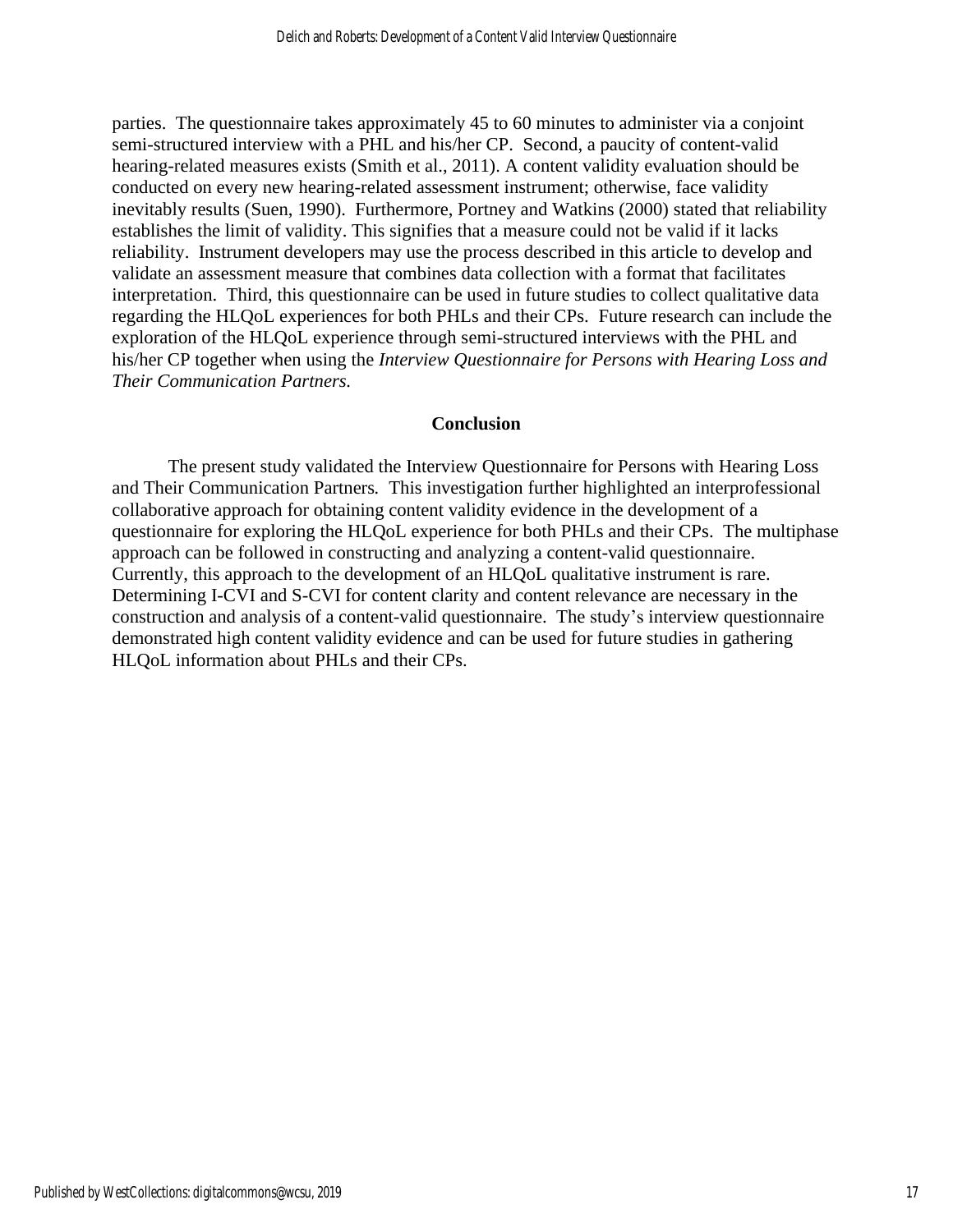#### **References**

- Allen, M. J., & Yen, W. M. (2002). *Introduction to measurement theory*. Long Grove, IL: Waveland Press.
- American Educational Research Association, American Psychological Association, & National Council on Measurement in Education. (1999). *Standards for educational and psychological testing.* Washington, DC: American Psychological Association.
- Barker, A. B., Leighton, P., & Ferguson, M. A. (2017). Coping together with hearing loss: A qualitative meta-synthesis of the psychosocial experiences of people with hearing loss and their communication partners. *International Journal of Audiology, 56*(5), 297-305.
- Brod, M., Tesler, L. E., & Christensen, T. L. (2009). Qualitative research and content validity: Developing best practices based on science and experience. *Quality of Life Research, 18*(9), 1263-1278.
- Carmines, E. G., & Zeller, R. A. (1979). *Reliability and validity assessment.* Beverly Hills, CA: Sage.
- Chien, W., & Lin, F. R. (2012). Prevalence of hearing aid use among older adults in the United States. *Archives of Internal Medicine*, *172*(3), 292-293.
- Cox, R. M., Alexander, G. C., & Gray, G. A. (2007). Personality, hearing problems, and amplification characteristics: Contributions to self-report hearing aid outcomes. *Ear & Hearing, 28,* 141-162.
- Dalton, D. S., Cruickshanks, K. J., Klein, B. E., Klein, R., Wiley, T. L., & Nondahl, D. M. (2003). The impact of hearing loss on quality of life in older adults. *Gerontologist, 43*(5), 661-668.
- Dancer, J., & Gener, J. (1999). Survey on the use of adult hearing assessment scales*. Hearing Review, 6*, 26-35.
- Davis, L. L. (1992). Instrument review: Getting the most from your panel of experts. *Applied Nursing Research, 5,*194-197.
- Delgado-Rico, E., Cerreterro-Dios, H., & Ruch, W. (2012). Content validity evidences in test development: An applied perspective. *International Journal of Clinical and Health Psychology, 12*(3), 449-460.
- Demorest, M. E., & Erdman, S. A. (1987). Development of the Communication Profile for the Hearing Impaired. *Journal of Speech and Hearing Disorders, 52,* 129-142.
- DeVon, H. A., Block, M. E., Moyle-Wright, P., Ernst, D. M., Hayden, S. J., Lazzara, D. J., Savoy, S. M., & Kostas-Polston, E. (2007). A psychometric toolbox for testing validity and reliability. *Journal of Nursing Scholarship, 39(*2), 155-64.
- Dye, C., & Peak, M. (1983). Influence of amplification on the psychological functioning of older adults with neurosensory hearing loss. *Journal of the Academy of Rehabilitative Audiology, 16,* 210-220.
- Fire, K. M., Lesner, S. A., & Newman, C. (1991). Hearing handicap as a function of central auditory abilities in the elderly. *American Journal of Otololarngology, 12,* 105-108.
- Friedenberg, L. (1995). *Psychological testing: Design, analysis, and use*. Boston, MA: Allyn & Bacon.
- Garstecki, D. C., & Erler, S. F. (1996). Older adult performance on the Communication Profile for the Hearing Impaired. *Journal of Speech, Language, and Hearing Research*, *39*(1), 28-42.
- Gilbert, E. G., & Prion, S. (2016). Making sense of methods and measurement: Lawshe's Content Validity Index. *Clinical Simulation in Nursing, 12*(12), 530-531.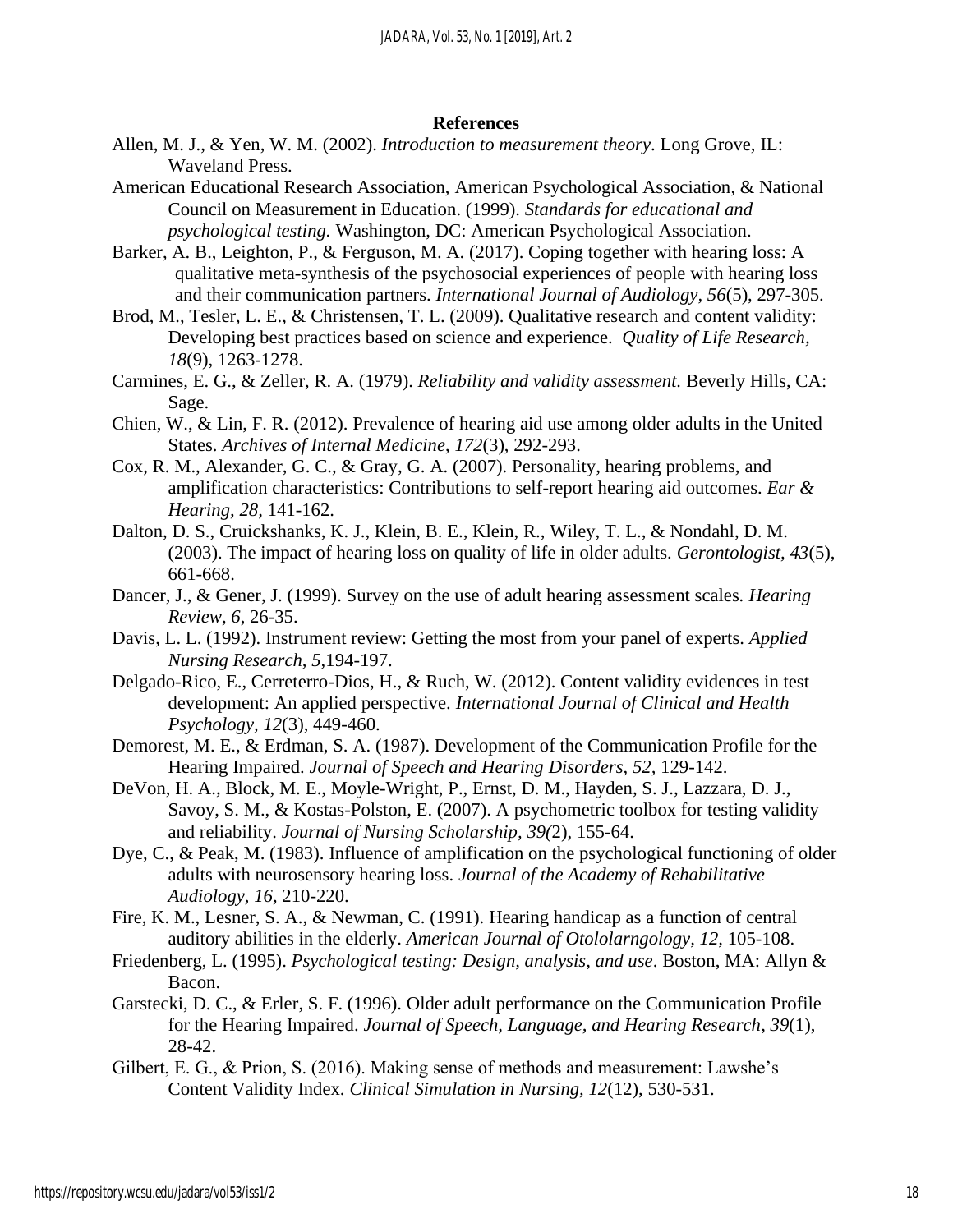- Gordon-Salant, S., Lantz, J., & Fitzgibbons, P. J. (1994). Age effects on measures of hearing disability. *Ear & Hearing, 15*, 262–265.
- Granberg, S., Dahlstrom, J., Moller, C., Kahari, K., & Danermark, B. (2014). The ICF core sets for hearing loss—researcher perspective. Part I: Systematic review of outcome measures identified in audiological research. *International Journal of Audiology, 53*(2), 65–76.
- Grant, J. S., & Davis, L. T. (1997). Selection and use of content experts in instrument development. *Research in Nursing & Health, 20,* 269-274.
- Green, B. N., & Johnson, C. D. (2015). Interprofessional collaboration in research, education, and clinical practice: Working together for a better future. *Journal of Chiropractic Education, 29*(1), 1-10.
- Harless, E. L., & McConnell, F. (1982). Effects of hearing aid use on self-concept in older persons. *Journal of Speech and Hearing Disorders, 47*(3), 305-309.
- Haynes, S., Richard, D., & Kubany, E. (1995). Content validity in psychological assessment: A functional approach to concepts and methods. *Psychological Assessment, 7*, 238-247.
- Koller I., Levenson, M. R., & Glück, J. (2017). What do you think you are measuring? A mixedmethods procedure for assessing the content validity of test items and theory-based scaling. *Frontiers in Psychology, 8*(126), 1-20.
- Kramer, S. E., Kapteyn, T. S., Kuik, D. J., & Deeg, D. J. H. (2002). The association of hearing impairment and chronic diseases with psychosocial health status in older age. *Journal of Aging & Health, 14,* 122-137.
- Krosnick, J. A., Judd, C. M., & Wittenbrink B. (2005). The measurement of attitudes. In D. Albarracin, B. T. Johnson, & M. P. Zanna (Eds.), *The handbook of attitudes* (pp. 21-78). Mahwah, N.J: Lawrence Erlbaum Associates.
- Lawshe, C. H. (1975). A quantitative approach to content validity. *Personal Psychology*, *28,* 563-575.
- Lin, F. R., Metter, E. J., O'Brien, R. J., Resnick, S. M., Alan, B., & Zonderman, A. B. (2011a). Hearing loss and incident dementia. *Archives of Neurology, 68*(2), 214-220.
- Lin, F. R., Thorpe, R., Gordon-Salant, S., & Ferrucci, L. (2011b). Hearing loss prevalence and risk factors among older adults in the United States. *The Journals of Gerontology Series A: Biological Sciences and Medical Sciences, 66A*(5), 582-590.
- Lynn, M. R. (1986). Determination and quantification of content validity. *Nursing Research, 35*(6), 383-385.
- Macefield, R. C., Jacobs, M., Korfage, I. J., Nicklin, J., Whistance, R. N., Brookes, S. T., & Blazeby, J. M. (2014). Developing core outcomes sets: Methods for identifying and including patient-reported outcomes. *Trials, 15*, 49.
- Manchaiah, V. K. C., Stephens, D., & Lunner, T. (2013). Communication partners' journey through their partner's hearing impairment. *International Journal of Otolaryngology, 2013*(707910), 1-11.
- McKenzie, J. F., Wood, M. L., Kotecki, J. E., Clark, J. K., & Brey, R. A. (1999). Establishing content validity: Using qualitative and quantitative steps. *American Journal of Health Behavior*, *23*(4), 311-318.
- Mulrow, C. D., Aguilar, C., Endicott, J. E., Tuley, M. R., Velex, R., Charlip, W. S., Rhodes, M. C., Hill, J. A., & DeNino, L. A. (1990a). Quality-of-life changes and hearing impairment. *Annals of Internal Medicine, 113,* 188–194.
- Mulrow, C. D., Aguilar, C., Endicott, J. E., Velez, R., Tuley, M. R., Charlip, W. S., & Hill, J. A. (1990b). Association between hearing impairment and the quality of life of elderly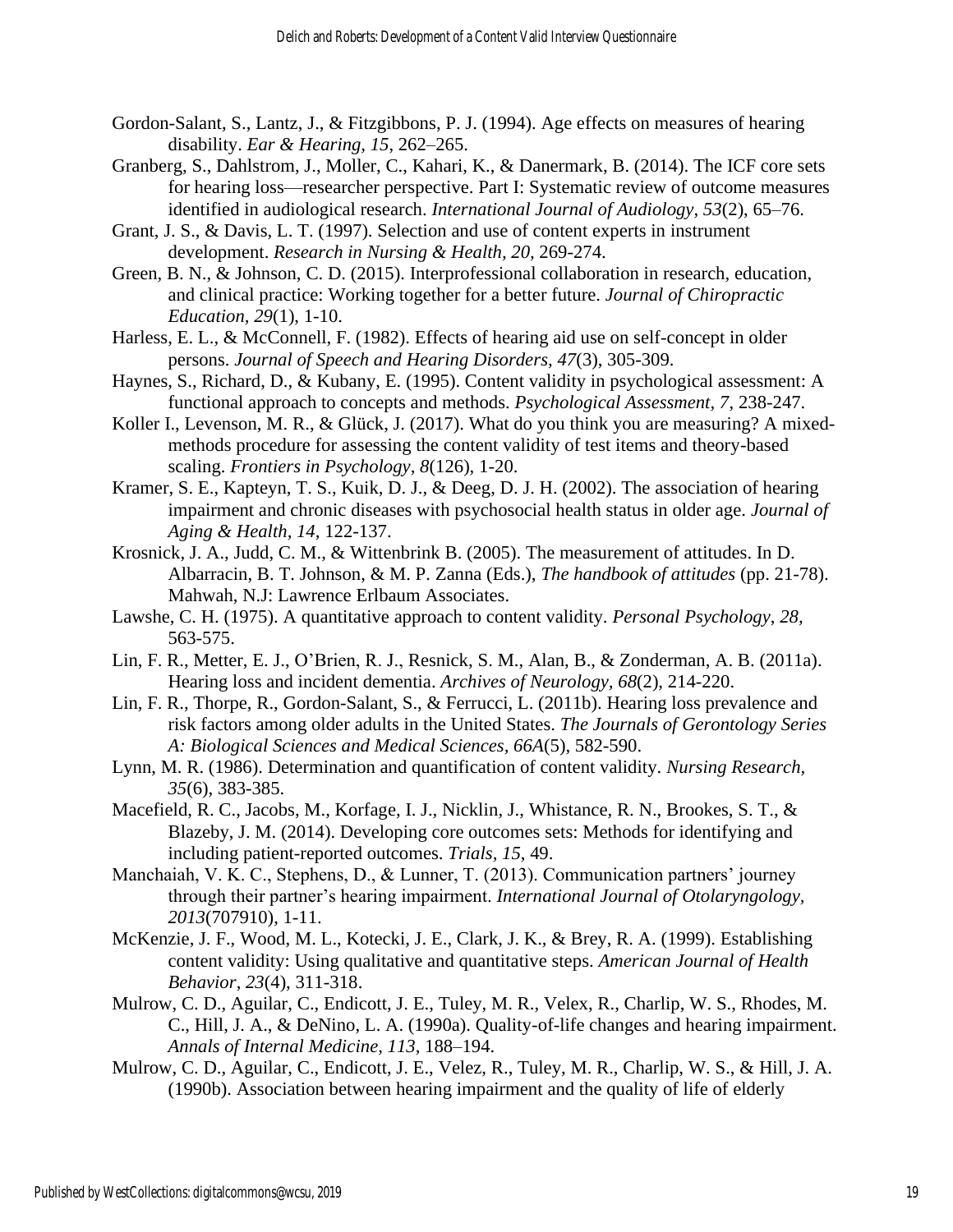individuals. *Journal of the American Geriatrics Society, 38*, 45-50.

National Institute on Deafness and Other Communication Disorders (2016, December 15). *Quick statistics about hearing*. Retrieved from

<https://www.nidcd.nih.gov/health/statistics/quick-statistics-hearing>

- Newman, C. W., & Weinstein, B. E. (1988). The Hearing Handicap Inventory for the Elderly as a measure of hearing aid benefit. *Ear and Hearing, 9,* 81-85.
- Newman, C. W., Weinstein, B. E., Jacobson, G. P., & Hug, G. A. (1990). The Hearing Handicap Inventory for Adults: Psychometric adequacy and audiometric correlates. *Ear and Hearing, 11*(6*)*, 430-433.
- Nunnally, J. C., & Bernstein, I. H. (1994). *Psychometric theory* (3rd ed.). New York, NY: McGraw Hill.
- Paul, F., Connor, L., McCabe, M., & Ziniel, S. (2016). The development and content validity testing of the Quick-EBP-VIK: A survey instrument measuring nurses' values, knowledge and implementation of evidence-based practice. *Journal of Nursing Education and Practice, 16*(5), 118-126.
- Polit, D. F., & Beck, C. T. (2004). *Nursing research: Principles and methods* (7<sup>th</sup> ed.). Philadelphia, PA: Lippincott, Williams, & Wilkins.
- Polit, D. F., & Beck, C. T. (2006). The content validity index: Are you sure you know what's being reported? Critique and recommendations. *Research in Nursing & Health, 29,* 489- 497.
- Polit, D. F., Beck, C. T., & Owen, S. V. (2007). Is the CVI an acceptable indicator of content validity? Appraisal and recommendations. *Research in Nursing & Health, 30*, 459-467.
- Portney L. G., & Watkins, M. P. (2000). *Foundations of clinical research: Applications to practice* (2nd ed.). Upper Saddle River, NJ: Prentice Hall, Inc.
- Preminger, J. E., & Meeks, S. (2010). Evaluation of an audiological rehabilitation program for spouses of people with hearing loss. *Journal of the American Academy of Audiology*, *21*(5), 315–328.
- Preminger, J. E., & Meeks, S. (2012). The Hearing Impairment Impact-Significant Other Profile (HII-SOP): A tool to measure hearing loss-related quality of life in spouses of people with hearing loss. *Journal of the American Academy of Audiology, 23*(10), 807-823.
- Rubio, D. M., Berg-Weger, M., Tebb, S. S., Lee, E. S., & Rauch, S. (2003). Objectifying content validity: Conducting a content validity study in social work research. *Social Work Research, 27*(2), 94-104.
- Scarinci, N., Worrall, L., & Hickson, L. (2009). The effect of hearing impairment in older people on the spouse: development and psychometric testing of The Significant Other Scale for Hearing Disability (SOS-HEAR). *International Journal of Audiology, 48*(10), 671-683.
- Schilling, L. S., Dixon, J. K., Knafl, K. A., Grey, M., Ives, B., & Lynn, M. R. (2007). Determining content validity of a self-report instrument for adolescents using a heterogeneous expert panel. *Nursing Research, 56*(5), 361-366.
- Schow, R. L., & Nerbonne, M. A. (1982). Communication screening profile: Use with elderly adults. *Ear and Hearing, 3,* 135-147.
- Schulz, K. A., Modeste, N., Lee, J., Roberts, R., Saunders, G. H., & Witsell, D. L. (2016). Factors influencing pursuit of hearing evaluation: Enhancing the health belief model with perceived burden from hearing loss on communication partners. *International Journal of Audiology, 55*(3), 69–78.